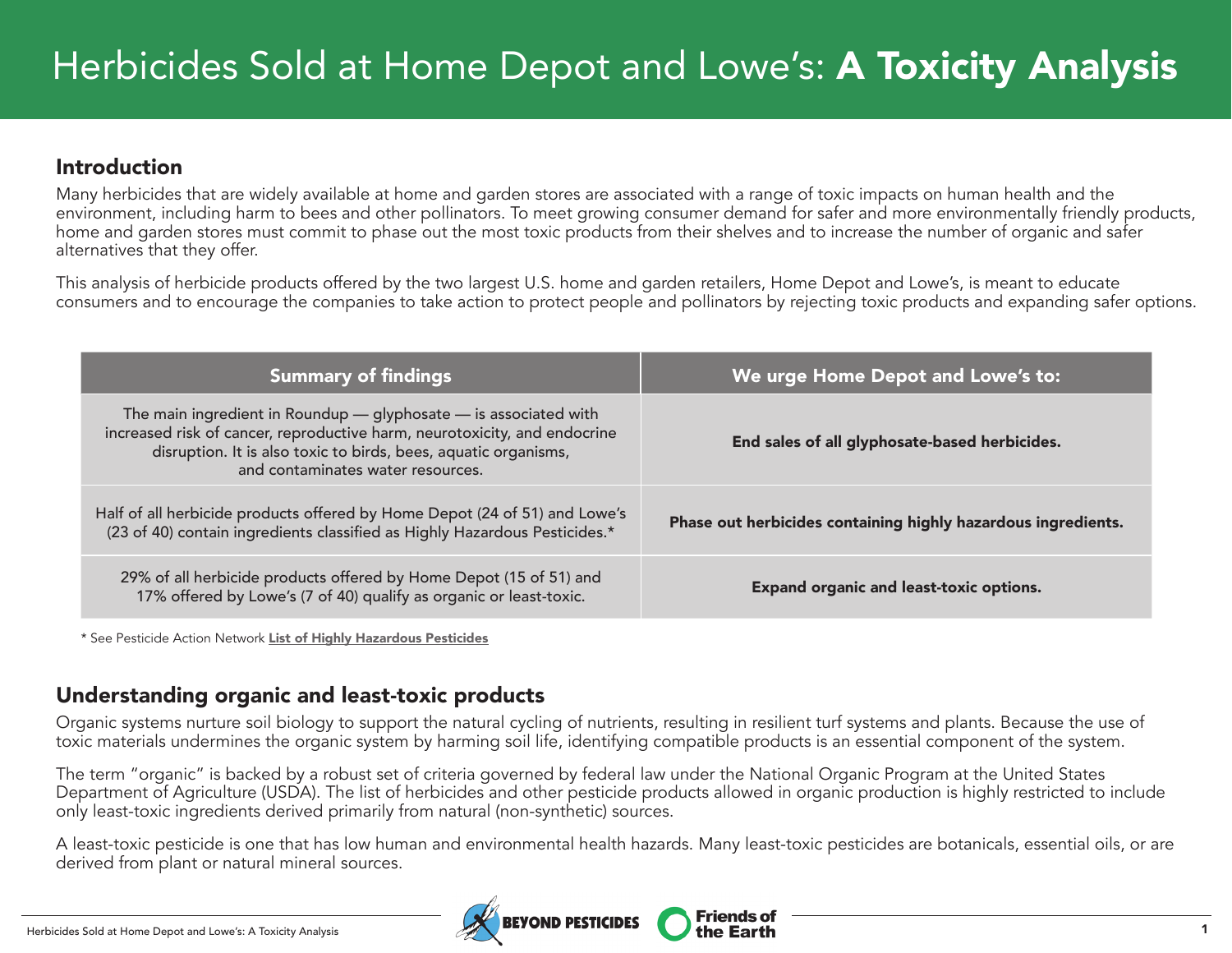#### *OMRI Approved*



Consumers seeking safer alternatives at home and garden stores can look for the Organic Materials Review Institute (OMRI) label. OMRI is an independent agency that reviews products against the federal organic standards, so consumers can trust that "OMRI-approved" means that a product is compatible with the National Organic Standards and is a safer alternative. However, not all products approved for organic production are listed with OMRI since the institute is not affiliated with the USDA.

Consumers won't find the USDA Organic seal that's familiar from grocery shopping at home and garden stores. "Certified Organic" applies only to products grown organically, it does not apply to products used in organic production. In other words, a carrot, a bag of potato chips, or cotton may be certified organic, but the potting soil or biological pesticide used in growing these products is not certified organic.

**Friends of** 

#### *25(b) Exempt Products*

This resource identifies least-toxic products that are 25(b) Exempt. This classification was created by the U.S. Environmental Protection Agency (EPA) to identify products that the EPA considers to be 'minimal risk' to human health. To achieve this classification, both the active and inert ingredients of a product need to be clearly identified on the label and must all meet the criteria for minimal risk. Consumers can trust that 25(b) Exempt products are safer options.

### The challenge of inert ingredients

Under the Federal Insecticide, Fungicide and Rodenticide Act (FIFRA), pesticide manufacturers are only required to list the active ingredients in an herbicide or other pesticide product. Therefore, neither conventional nor organic pesticides are required to reveal their inert ingredients on the product label. This creates a major challenge for assessing the toxicity of any product since inert ingredients can be more toxic than the active ingredients. And in some cases, inert ingredients can amplify the toxicity of the active ingredients. For example, research has shown that the inert ingredients in Roundup amplify the toxic effects of glyphosate on human cells. Unless the EPA publicly identifies an inert ingredient as posing a public health threat, consumers and applicators remain unaware of the possible toxicities present in the inert ingredients of herbicides and other pesticide products. There is a need for more transparency and research on inert ingredients in order to protect consumer health.

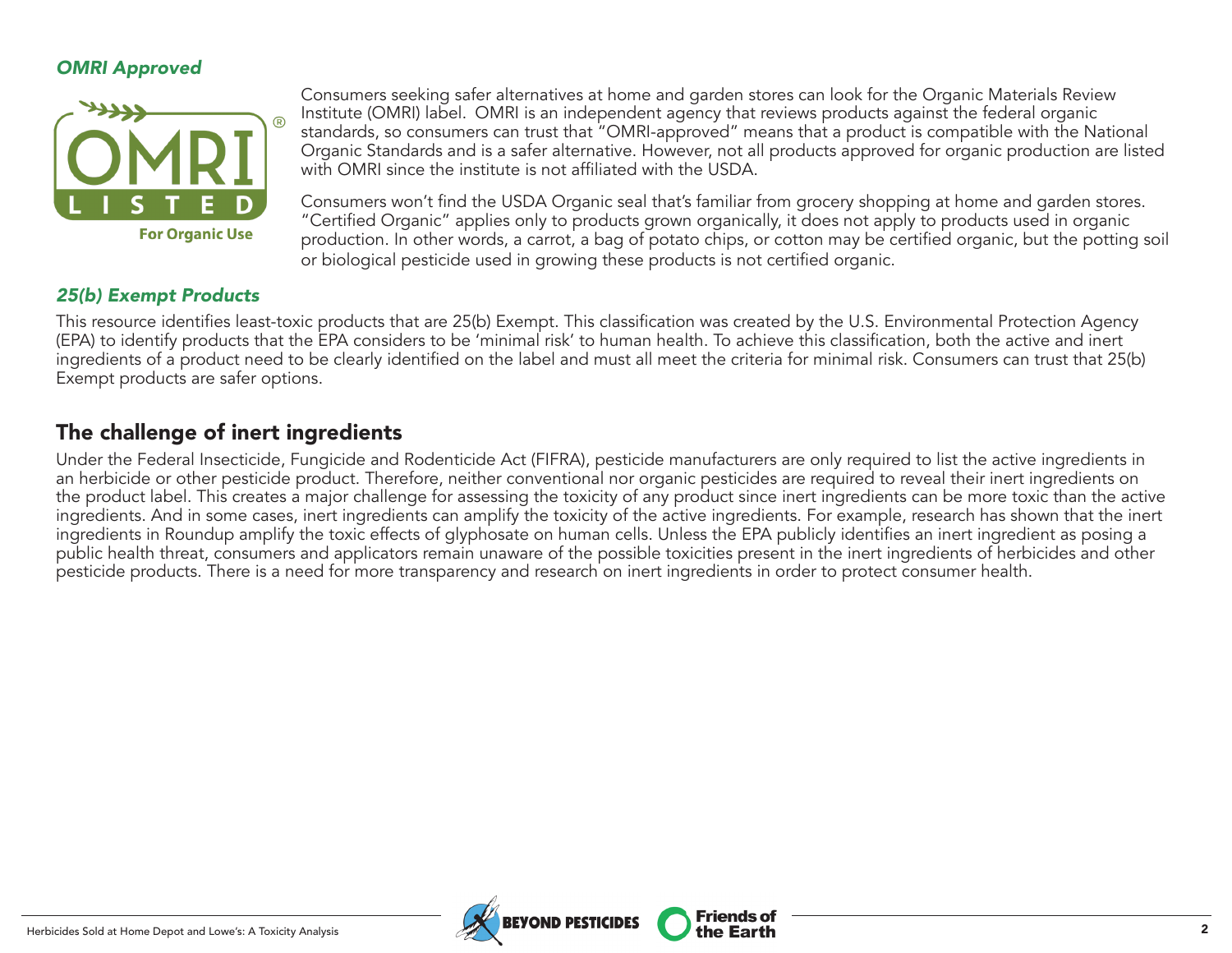# Conventional Herbicides

By Product

| <b>Retailer</b> |                 |                                                                              | <b>Product Name</b>                                                       | <b>Active Ingredients</b>                             |                                    |                               |                                |                                | <b>Human Health Effects</b> |                                               |                                                  |                                                          |                          | <b>Animal &amp; Environmental Effects</b>                                                   |                                  |                                                    |
|-----------------|-----------------|------------------------------------------------------------------------------|---------------------------------------------------------------------------|-------------------------------------------------------|------------------------------------|-------------------------------|--------------------------------|--------------------------------|-----------------------------|-----------------------------------------------|--------------------------------------------------|----------------------------------------------------------|--------------------------|---------------------------------------------------------------------------------------------|----------------------------------|----------------------------------------------------|
| Lowe's          | Home  <br>Depot | Ingredient(s)<br>classifed<br>as Highly<br><b>Hazardous</b><br>Pesticide(s)* |                                                                           |                                                       | Birth/<br>Developmental<br>effects | Cancer                        | <b>Endocrine</b><br>Disruption | Kidney/Liver<br><b>Effects</b> | Neurotoxicity               | Reproductive/<br>Sexual<br><b>Dysfunction</b> | Skin, Eye,<br>Mucosal<br>Sensitizer/<br>Irritant | Other                                                    |                          | Toxic to Birds   Toxic to Bees and   Toxic to Fish/<br><b>Other Beneficial</b><br>Organisms | Aquatic<br>Organisms             | Contamination<br>(groundwater,<br>drift, leaching) |
| X               | χ               |                                                                              | <b>30 Seconds Spray</b><br>and Walk Away<br><b>Concentrate</b>            | Alkyl dimethyl benzyl<br>ammonium chloride<br>(ADBAC) | Possible <sup>57</sup>             | <b>Not Likely</b>             | Suggestive <sup>58c</sup>      | Not Likely <sup>62</sup>       | Possible <sup>59</sup>      | Likelv <sup>58</sup>                          | Yes <sup>29</sup>                                | <b>Possible</b><br>Immunotoxicity <sup>56</sup>          | Yes <sup>29</sup>        | <b>Not Likely</b>                                                                           | Yes <sup>29</sup>                | <b>Not Likely</b>                                  |
| X               | Χ               |                                                                              | <b>Bayer Advanced</b><br><b>Brush Killer Plus</b>                         | Triclopyr Triethylamine Salt Yes <sup>1</sup>         |                                    | <b>Not Likely</b>             | Suggestive <sup>60</sup>       | Yes <sup>3</sup>               | <b>Not Likely</b>           | Yes <sup>1</sup>                              | Yes <sup>2</sup>                                 |                                                          | Low <sup>2, 61</sup>     | Low <sup>2</sup>                                                                            | Yes <sup>2</sup>                 | Yes <sup>1,2</sup>                                 |
|                 |                 |                                                                              |                                                                           | 2,4-D, dimethylamine salt                             | Yes <sup>4</sup>                   | Yes <sup>4</sup>              | Probable <sup>5</sup>          | Yes <sup>7</sup>               | Yes <sup>7</sup>            | Yes <sup>6</sup>                              | Yes <sup>4</sup>                                 |                                                          | Yes <sup>4</sup>         | Yes <sup>4</sup>                                                                            | Yes <sup>8</sup>                 | Yes <sup>4,7,63</sup>                              |
| X               | Χ               | Χ                                                                            | <b>Bayer Advanced</b><br><b>Lawn Weed Killer</b>                          | Dicamba, dimethylamine<br>salt                        | Yes <sup>3</sup>                   | Suggestive <sup>9</sup>       | Potential <sup>65</sup>        | Yes <sup>10</sup>              | Yes <sup>11</sup>           | Yes <sup>11</sup>                             | Possible <sup>10</sup>                           |                                                          | Yes <sup>12</sup>        | Low to<br>Moderate <sup>10,66</sup>                                                         | Low to<br>Moderate <sup>10</sup> | Yes <sup>11,63,64</sup>                            |
|                 |                 |                                                                              |                                                                           | Quinclorac                                            | Low <sup>13b</sup>                 | Insufficiently<br>Studied     | Insufficiently<br>Studied      | Possible <sup>79</sup>         | Possible <sup>79</sup>      | Low <sup>13b</sup>                            | Yes <sup>13</sup>                                |                                                          | Low <sup>79</sup>        | Low <sup>79</sup>                                                                           | Yes <sup>13a</sup>               | Yes <sup>13a</sup>                                 |
|                 |                 |                                                                              |                                                                           | 2,4-D, dimethylamine salt                             | Yes <sup>4</sup>                   | Yes <sup>4</sup>              | Probable <sup>5</sup>          | Yes <sup>7</sup>               | Yes <sup>7</sup>            | Yes <sup>6</sup>                              | Yes <sup>4</sup>                                 |                                                          | Yes <sup>4</sup>         | Yes <sup>4</sup>                                                                            | Yes <sup>8</sup>                 | Yes <sup>4,7,63</sup>                              |
|                 |                 |                                                                              | <b>Bayer Advanced</b><br><b>Season Long</b>                               | Dicamba, potassium salt                               | Yes <sup>3</sup>                   | <b>Suggestive<sup>9</sup></b> | Potential <sup>65</sup>        | Yes <sup>10</sup>              | Yes <sup>11</sup>           | Yes <sup>11</sup>                             | Yes <sup>10</sup>                                |                                                          | Yes <sup>12</sup>        | Low to<br>Moderate <sup>10,66</sup>                                                         | Yes <sup>10</sup>                | Yes <sup>11,63,64</sup>                            |
| $\mathsf{X}$    | χ               | X                                                                            | Weed control for<br>Lawns                                                 | Isoxaben                                              | Possible <sup>70</sup>             | Suggestive <sup>14</sup>      | Insufficiently<br>Studied      | $\text{Yes}^{15}$              | <b>Not Likely</b>           | Insufficiently<br>Studied                     | Not Likely <sup>70</sup>                         | Yes <sup>15</sup><br>(cariovasular)                      | Yes <sup>12a</sup>       | Low <sup>70</sup>                                                                           | Moderate <sup>70</sup>           | Yes <sup>68</sup>                                  |
|                 |                 |                                                                              |                                                                           | Mecoprop-p, potassium<br>salt                         | Yes <sup>16</sup>                  | Yes <sup>14</sup>             | Insufficiently<br>Studied      | Yes <sup>16</sup>              | Yes <sup>16</sup>           | Yes <sup>17</sup>                             | Yes <sup>16</sup>                                | Acute Toxicity <sup>71</sup>                             | Yes <sup>12b</sup>       | Insufficiently<br>Studied                                                                   | Yes <sup>18</sup>                | Yes <sup>71</sup>                                  |
|                 | $\chi$          |                                                                              | <b>Bonide Crabgrass</b> Dithiopyr<br>and Weed<br><b>Preventer</b>         |                                                       | <b>Not Likely</b>                  | <b>Not Likely</b>             | Yes <sup>30</sup>              | Probable <sup>73</sup>         | Insufficiently<br>Studied   | <b>Not Likely</b>                             | <b>Possible Mild</b><br>Irritant <sup>73</sup>   | Suggestive<br><b>Mammalian</b><br>Toxicity <sup>73</sup> | Not Likely <sup>73</sup> | Yes <sup>31</sup>                                                                           | Yes <sup>30</sup>                | Yes <sup>72</sup>                                  |
|                 | Χ               | Χ                                                                            | <b>Compare-N-Save</b><br>2, 4-D Broadleaf<br><b>Weed Control</b>          | 2,4-D, dimethylamine salt                             | Yes <sup>4</sup>                   | Yes <sup>4</sup>              | Probable <sup>5</sup>          | Yes <sup>7</sup>               | Yes <sup>7</sup>            | Yes <sup>6</sup>                              | Yes <sup>4</sup>                                 |                                                          | Yes <sup>4</sup>         | Yes <sup>4</sup>                                                                            | Yes <sup>8</sup>                 | Yes <sup>4,7,63</sup>                              |
|                 |                 |                                                                              |                                                                           | 2,4-D, dimethylamine salt                             | Yes <sup>4</sup>                   | Yes <sup>4</sup>              | Probable <sup>5</sup>          | Yes <sup>7</sup>               | Yes <sup>7</sup>            | Yes <sup>6</sup>                              | Yes <sup>4</sup>                                 |                                                          | Yes <sup>4</sup>         | Yes <sup>4</sup>                                                                            | Yes <sup>8</sup>                 | Yes <sup>4,7,23</sup>                              |
|                 | $\chi$          | X                                                                            | Compare-N-Save<br><b>Weed Killer for</b><br>Lawns                         | Dicamba, potassium salt                               | Yes <sup>3</sup>                   | <b>Suggestive<sup>9</sup></b> | Potential <sup>65</sup>        | Yes <sup>10</sup>              | Yes <sup>11</sup>           | Yes <sup>11</sup>                             | Yes <sup>10</sup>                                |                                                          | Yes <sup>12</sup>        | Low to<br>Moderate <sup>10,66</sup>                                                         | Yes <sup>10</sup>                | Yes <sup>11,63,64</sup>                            |
|                 |                 |                                                                              |                                                                           | Mecoprop-p, potassium<br>salt                         | Yes <sup>16</sup>                  | Yes <sup>14</sup>             | Insufficiently<br>Studied      | Yes <sup>16</sup>              | Yes <sup>16</sup>           | Yes <sup>17</sup>                             | Yes <sup>16</sup>                                | Acute Toxicity <sup>71</sup>                             | Yes <sup>12b</sup>       | Insufficiently<br>Studied                                                                   | Yes <sup>18</sup>                | Yes <sup>71</sup>                                  |
|                 |                 |                                                                              |                                                                           | Dicamba, potassium salt                               | Yes <sub>3</sub>                   | <b>Suggestive<sup>9</sup></b> | Potential <sup>65</sup>        | Yes <sup>10</sup>              | Yes <sup>11</sup>           | Yes <sup>11</sup>                             | Yes <sup>10</sup>                                |                                                          | Yes <sup>12</sup>        | Low to<br>Moderate <sup>10,66</sup>                                                         | Yes <sup>10</sup>                | Yes <sup>11,63,64</sup>                            |
|                 | $\mathsf X$     | X                                                                            | <b>GreenView</b><br><b>Broadleaf Weed</b><br><b>Control</b>               | Mecoprop-p, potassium<br>salt                         | Yes <sup>16</sup>                  | Yes <sup>14</sup>             | Insufficiently<br>Studied      | Yes <sup>16</sup>              | Yes <sup>16</sup>           | Yes <sup>17</sup>                             | Yes <sup>16</sup>                                | Acute Toxicity <sup>71</sup>                             | Yes <sup>12b</sup>       | Insufficiently<br>Studied                                                                   | Yes <sup>18</sup>                | Yes <sup>71</sup>                                  |
|                 |                 |                                                                              |                                                                           | 2,4-D, dimethylamine salt                             | Yes <sup>4</sup>                   | Yes <sup>4</sup>              | Probable <sup>5</sup>          | Yes <sup>7</sup>               | Yes <sup>7</sup>            | Yes <sup>6</sup>                              | Yes <sup>4</sup>                                 |                                                          | Yes <sup>4</sup>         | Yes <sup>4</sup>                                                                            | Yes <sup>8</sup>                 | Yes <sup>4,7,63</sup>                              |
| X               | χ               |                                                                              | GreenView<br><b>Fairway Formula</b><br>with Crabgrass<br><b>Preventer</b> | Dithiopyr                                             | <b>Not Likely</b>                  | <b>Not Likely</b>             | Yes <sup>30</sup>              | Probable <sup>73</sup>         | Insufficiently<br>Studied   | <b>Not Likely</b>                             | <b>Possible Mild</b><br>Irritant <sup>73</sup>   | Suggestive<br><b>Mammalian</b><br>Toxicity <sup>73</sup> | Not Likely <sup>73</sup> | Yes <sup>31</sup>                                                                           | Yes <sup>30</sup>                | Yes <sup>72</sup>                                  |





Analysis by Akayla Bracey and Beyond Pesticides Gateway on Pesticide Hazards<br>BEYOND PESTICIDES Triends of the Earth Analysis by Akayla Bracey and Beyond Pesticides Gateway on Pesticide Hazards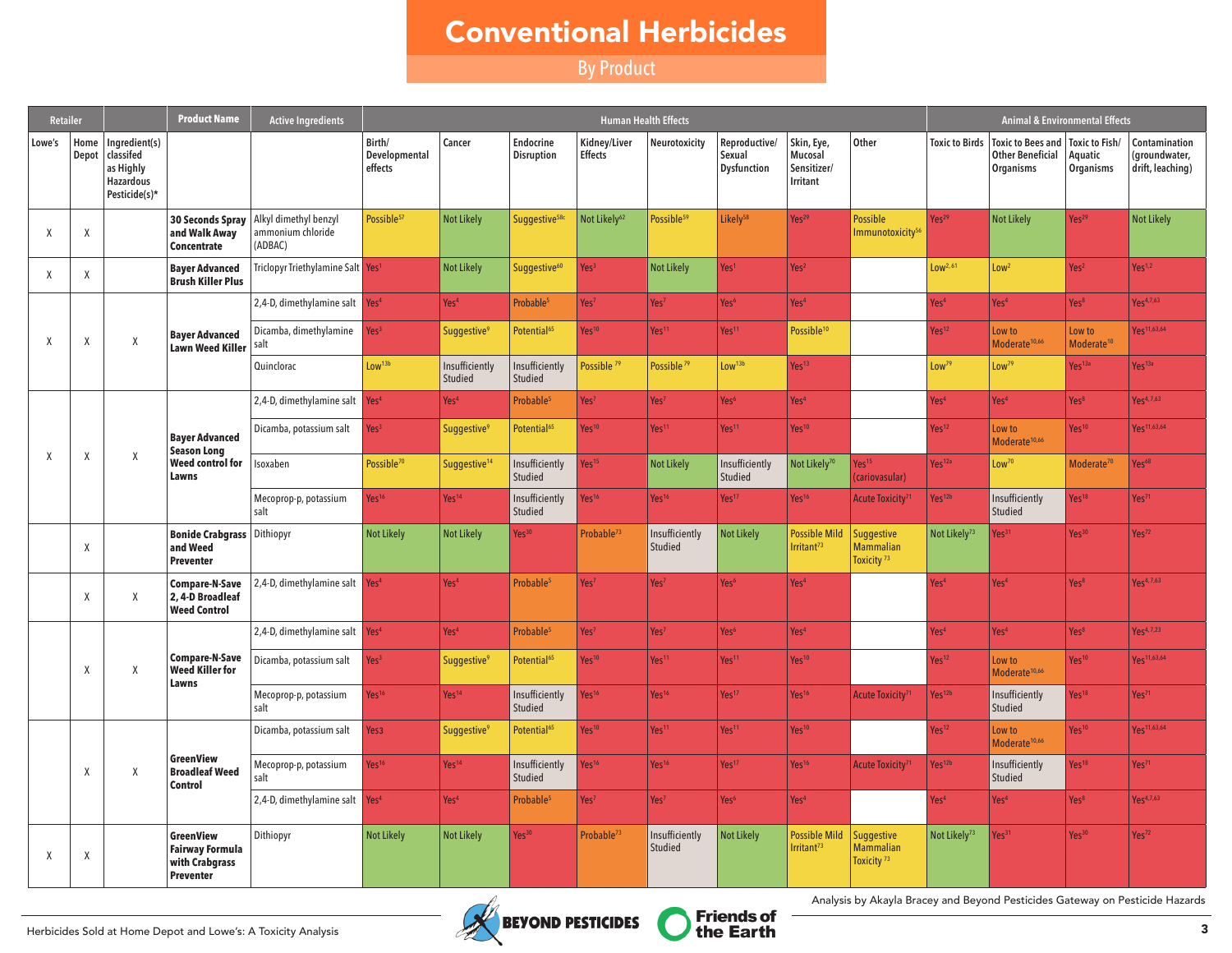|                     |             |   |                                                                 | Dicamba, potassium salt            | Yes <sup>3</sup>          | Suggestive <sup>9</sup>                                             | Potential <sup>65</sup>                                  | Yes <sup>10</sup>         | Yes <sup>11</sup>         | Yes <sup>11</sup>                         | Yes <sup>10</sup>                                                                              |                                                                                                                                     | Yes <sup>12</sup>                | Low to<br>Moderate <sup>10,66</sup>                          | Yes <sup>10</sup>                | Yes <sup>11,63,64</sup> |
|---------------------|-------------|---|-----------------------------------------------------------------|------------------------------------|---------------------------|---------------------------------------------------------------------|----------------------------------------------------------|---------------------------|---------------------------|-------------------------------------------|------------------------------------------------------------------------------------------------|-------------------------------------------------------------------------------------------------------------------------------------|----------------------------------|--------------------------------------------------------------|----------------------------------|-------------------------|
| X                   |             | Χ | <b>Ike's Lawn Weed</b><br><b>Killer</b>                         | Mecoprop-p, potassium<br>salt      | Yes <sup>16</sup>         | Yes <sup>14</sup>                                                   | Insufficiently<br>Studied                                | Yes <sup>16</sup>         | Yes <sup>16</sup>         | Yes <sup>17</sup>                         | Yes <sup>16</sup>                                                                              | Acute Toxicity <sup>7</sup>                                                                                                         | Yes <sup>12b</sup>               | Insufficiently<br>Studied                                    | Yes <sup>18</sup>                | Yes <sup>71</sup>       |
|                     |             |   |                                                                 | 2,4-D, dimethylamine salt          | Yes <sup>4</sup>          | Yes <sup>4</sup>                                                    | Probable <sup>5</sup>                                    | Yes <sup>7</sup>          | Yes <sup>7</sup>          | Yes <sup>6</sup>                          | Yes <sup>4</sup>                                                                               |                                                                                                                                     | Yes <sup>4</sup>                 | Yes <sup>4</sup>                                             | Yes <sup>8</sup>                 |                         |
| X                   |             | X | <b>Ike's Sandbur</b><br>and Crabgrass<br>Preventer              | Pendimethalin                      | Yes <sup>97</sup>         | Possible <sup>14</sup>                                              | Yes <sup>51</sup>                                        | Yes <sup>3</sup>          | Insufficiently<br>Studied | Yes <sup>52</sup>                         | Yes <sup>53</sup>                                                                              | <b>Bioaccumulation</b><br>in Tissue <sup>97</sup>                                                                                   | Moderate <sup>97</sup>           | Moderate <sup>97</sup>                                       | Yes <sup>52,54</sup>             | Yes <sup>52</sup>       |
| X                   | Χ           |   | <b>IMAGE All-in-One</b>                                         | Sulfentrazone                      | Yes <sup>19</sup>         | Not Likely <sup>76</sup>                                            | Insufficiently<br>Studied                                | Possible <sup>78</sup>    | Possible <sup>76</sup>    | Yes <sup>19</sup>                         | Yes <sup>19</sup>                                                                              | <b>Possible</b><br>Hematotoxicity <sup>76</sup>                                                                                     | Not Likely <sup>78</sup>         | Moderate <sup>78</sup>                                       | Yes <sup>19</sup>                | Yes <sup>78</sup>       |
|                     |             |   | <b>Lawn Weed Killer</b>                                         | Quinclorac                         | Low <sup>13b</sup>        | Insufficiently<br>Studied                                           | Insufficiently<br>Studied                                | Possible <sup>79</sup>    | Possible <sup>79</sup>    | Low <sup>13b</sup>                        | Yes <sup>13</sup>                                                                              |                                                                                                                                     | Low <sup>79</sup>                | Low <sup>79</sup>                                            | Yes <sup>13a</sup>               | Yes <sup>13a</sup>      |
| $\chi$              | X           |   | <b>IMAGE Nutsedge</b><br><b>Killer</b>                          | Ammonium salt of<br>Imazaquin      | Possible <sup>80</sup>    | Suggestive <sup>81</sup>                                            | Suggestive<br><b>Thyroid</b><br>Stimulting <sup>20</sup> | <b>Not Likely</b>         | Possible <sup>82</sup>    | Possible <sup>80</sup>                    | <b>Possible Skin</b><br>Sensetizer <sup>80</sup>                                               |                                                                                                                                     | Low to<br>Moderate <sup>80</sup> | Low to<br>Moderate <sup>80</sup>                             | Low <sup>80</sup>                | <b>Not Likely</b>       |
|                     | $\mathsf X$ |   | <b>LESCO Dimension</b><br><b>Crabgrass</b><br><b>Preventer</b>  | Dithiopyr                          | <b>Not Likely</b>         | <b>Not Likely</b>                                                   | Yes <sup>30</sup>                                        | Probable <sup>73</sup>    | Insufficiently<br>Studied | <b>Not Likely</b>                         | <b>Possible Mild</b><br>Irritant <sup>73</sup>                                                 | <b>Suggestive</b><br><b>Mammalian</b><br>Toxicity <sup>73</sup>                                                                     | Not Likely <sup>73</sup>         | Yes <sup>31</sup>                                            | Yes <sup>30</sup>                | Yes <sup>72</sup>       |
|                     |             |   |                                                                 | 2,4-D, dimethylamine salt          | Yes <sup>4</sup>          | Yes <sup>4</sup>                                                    | Probable <sup>5</sup>                                    | Yes <sup>7</sup>          | Yes <sup>7</sup>          | Yes <sup>6</sup>                          | Yes <sup>4</sup>                                                                               |                                                                                                                                     | Yes <sup>4</sup>                 | Yes <sup>4</sup>                                             | Yes <sup>8</sup>                 |                         |
|                     |             |   |                                                                 | Mecoprop-p, potassium<br>salt      | Yes <sup>16</sup>         | Yes <sup>14</sup>                                                   | Insufficiently<br>Studied                                | Yes <sup>16</sup>         | Yes <sup>16</sup>         | Yes <sup>17</sup>                         | Yes <sup>16</sup>                                                                              | Acute Toxicity <sup>7</sup>                                                                                                         | Yes <sup>12b</sup>               | Insufficiently<br>Studied                                    | Yes <sup>18</sup>                | Yes <sup>71</sup>       |
| $\boldsymbol{\chi}$ | $\mathsf X$ | X | <b>LESCO Weed and</b><br><b>Feed Professional</b>               | Dichlorprop-p                      | Yes <sup>3</sup>          | Suggestive <sup>84</sup>                                            | Insufficiently<br>Studied                                | Possible <sup>83</sup>    | <b>Not Likely</b>         | Yes <sup>83</sup>                         | Yes <sup>40</sup>                                                                              | <b>Suggestive</b><br><b>Moderate</b><br><b>Mammalian</b><br>Toxicity <sup>83</sup><br><b>Possible</b><br>Hematoxicitv <sup>83</sup> | Moderate <sup>40</sup>           | Low <sup>83</sup>                                            | Low <sup>83</sup>                | Moderate <sup>83</sup>  |
| Χ                   | χ           |   | <b>Lilly Miller</b><br><b>Moss Out! Lawn</b><br><b>Granules</b> | Ferrous Sulfate<br>Monohydrate     | Possible <sup>85,86</sup> | Suggestive <sup>85</sup><br>Insufficiently<br>Studied <sup>86</sup> | Insufficiently<br>Studied                                | Possible <sup>86</sup>    | Insufficiently<br>Studied | Possible <sup>85</sup>                    | Eye Irritant <sup>85,86</sup>                                                                  | <b>Possible</b><br><b>Mammalian</b><br>Toxicity <sup>112</sup><br><b>Environmetal</b><br>Persistant <sup>112</sup>                  | Low <sup>87</sup>                | Insufficently<br>Studied                                     | Low to<br>Moderate <sup>87</sup> | <b>Not Likely</b>       |
| X                   | Χ           | Χ | <b>Miracle Gro</b><br><b>Garden Weed</b><br><b>Preventer</b>    | <b>Trifluralin</b>                 | Possible <sup>89,90</sup> | likely <sup>53</sup>                                                | Probable <sup>5,46</sup>                                 | Insufficiently<br>Studied | Yes <sup>47</sup>         | Yes <sup>48</sup>                         | Yes <sup>48</sup>                                                                              | <b>Possible</b><br>Hematotoxicity <sup>89</sup>                                                                                     | Low to<br>Moderate <sup>89</sup> | Low (Bees)/<br><b>Moderate</b><br>(Earthworms) <sup>89</sup> | Yes <sup>48</sup>                | Yes <sup>88</sup>       |
|                     | $\mathsf X$ | Χ | <b>Monterey</b><br>Remuda<br>Concentrated<br><b>Herbicide</b>   | Glyphosate,<br>isopropylamine salt | Yes <sup>21</sup>         | Yes <sup>22</sup>                                                   | Yes <sup>23</sup>                                        | Yes <sup>23</sup>         | Yes <sup>24</sup>         | Yes <sup>25</sup>                         | Yes <sup>25a</sup>                                                                             |                                                                                                                                     | Yes <sup>27</sup>                | Yes <sup>28</sup>                                            | Yes <sup>26</sup>                | Yes <sup>91</sup>       |
|                     |             |   |                                                                 | Ammoniated soap of<br>fatty acids  | Insufficiently<br>Studied | <b>Not Likely</b>                                                   | <b>Not Likely</b>                                        | Insufficiently<br>Studied | <b>Not Likely</b>         | Possible (at<br>high doses) <sup>55</sup> | Mild <sup>55</sup>                                                                             | <b>Possible</b><br><b>Mutagenicity (at</b><br>high doses) <sup>55</sup>                                                             | Low <sup>93</sup>                | Moderate <sup>93</sup>                                       | Yes <sup>55</sup>                | <b>Not Likely</b>       |
| $\boldsymbol{\chi}$ | χ           |   | <b>Natria Natural</b><br><b>Weed and Grass</b><br><b>Killer</b> | Maleic Hydrazide                   | <b>Not Likely</b>         | Insufficiently<br>Studied                                           | Insufficiently<br>Studied                                | Potential <sup>92</sup>   | Yes <sup>92</sup>         | <b>Not Likely</b>                         | Not a<br>Sensetizer <sup>4</sup><br>Skin, Eye,<br><b>Respiratory</b><br>Irritant <sup>92</sup> | <b>Possible</b><br><b>Mutagenicity</b><br>(genetic<br>mutation) <sup>92</sup>                                                       | Low <sup>92</sup>                | Low <sup>92</sup>                                            | Yes <sup>42</sup>                | <b>Not Likely</b>       |

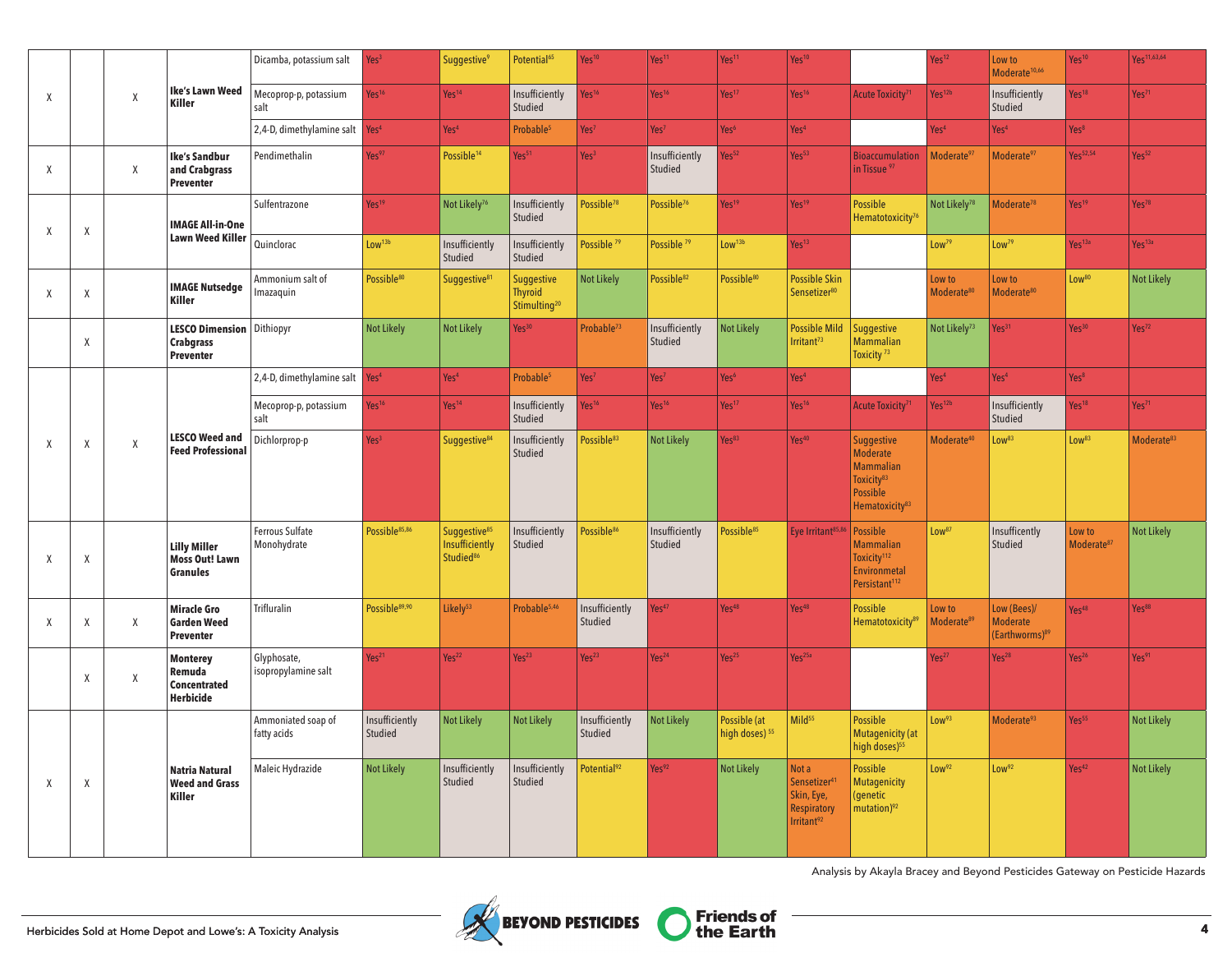|                           |        | Χ |                                                               | 2,4-D Dimethylamine Salt Yes <sup>4</sup> |                           | Yes <sup>4</sup>              | Probable <sup>5</sup>        | Yes <sup>7</sup>          | Yes <sup>7</sup>          | Yes <sup>6</sup>                          | Yes <sup>4</sup>                                                                               |                                                                               | Yes <sup>4</sup>                 | Yes <sup>4</sup>                                             | Yes <sup>8</sup>                          | Yes <sup>4,7,63</sup>                                                                                    |
|---------------------------|--------|---|---------------------------------------------------------------|-------------------------------------------|---------------------------|-------------------------------|------------------------------|---------------------------|---------------------------|-------------------------------------------|------------------------------------------------------------------------------------------------|-------------------------------------------------------------------------------|----------------------------------|--------------------------------------------------------------|-------------------------------------------|----------------------------------------------------------------------------------------------------------|
| $\boldsymbol{\mathsf{X}}$ | Χ      |   | <b>Ortho Weed</b><br><b>B-Gon</b>                             | Dicamba Dimethylamine<br>Salt             | Yes <sup>3</sup>          | Suggestive <sup>9</sup>       | Potential <sup>65</sup>      | Yes <sup>10</sup>         | Yes <sup>11</sup>         | Yes <sup>11</sup>                         | Yes <sup>10</sup>                                                                              |                                                                               | Yes <sup>12</sup>                | Low to<br>Moderate <sup>10,66</sup>                          | Yes <sup>10</sup>                         | Yes <sup>11,63,64</sup>                                                                                  |
|                           |        |   |                                                               | Quinclorac                                | Low <sup>13b</sup>        | Insufficiently<br>Studied     | Insufficiently<br>Studied    | Possible <sup>79</sup>    | Possible <sup>79</sup>    | Low <sup>13b</sup>                        | Yes <sup>13</sup>                                                                              |                                                                               | Low <sup>79</sup>                | Low <sup>79</sup>                                            | Yes <sup>13a</sup>                        | Yes <sup>13a</sup>                                                                                       |
|                           |        |   |                                                               | 2,4-D, dimethylamine salt                 | Yes <sup>4</sup>          | Yes <sup>4</sup>              | Probable <sup>5</sup>        | Yes <sup>7</sup>          | Yes <sup>7</sup>          | Yes <sup>6</sup>                          | Yes <sup>4</sup>                                                                               |                                                                               | Yes <sup>4</sup>                 | Yes <sup>4</sup>                                             | Yes <sup>8</sup>                          | Yes <sup>4,7,63</sup>                                                                                    |
| $\boldsymbol{\mathsf{X}}$ | Χ      | Χ | Pennington<br><b>UltraGreen</b><br><b>Crabgrass</b>           | Dicamba, potassium salt                   | Yes <sup>3</sup>          | <b>Suggestive<sup>9</sup></b> | Potential <sup>65</sup>      | Yes <sup>10</sup>         | Yes <sup>11</sup>         | Yes <sup>11</sup>                         | Possible <sup>10</sup>                                                                         |                                                                               | Yes <sup>12</sup>                | Low to<br>Moderate <sup>10,66</sup>                          | Low to<br>Moderate <sup>10</sup>          | Yes <sup>11,63,64</sup>                                                                                  |
|                           |        |   | <b>Preventer</b>                                              | Mecoprop-p, potassium<br>salt             | Yes <sup>16</sup>         | Yes <sup>14</sup>             | Insufficiently<br>Studied    | Yes <sup>16</sup>         | Yes <sup>16</sup>         | Yes <sup>17</sup>                         | Yes <sup>16</sup>                                                                              | Acute Toxicity <sup>71</sup>                                                  | Yes <sup>12b</sup>               | Insufficiently<br>Studied                                    | Yes <sup>18</sup>                         | Yes <sup>71</sup>                                                                                        |
| $\mathsf{X}$              | Χ      |   | Pennington<br><b>Weed and Feed</b><br><b>Fertilizer</b>       | Prodiamine                                | Yes <sup>49</sup>         | Probable <sup>43</sup>        | Suggestive <sup>43, 50</sup> | Possible <sup>49</sup>    | Yes <sup>43</sup>         | Possible <sup>49</sup>                    | Skin/Eye<br>Irritant,<br><b>Possible</b><br><b>Respiratory</b><br>Irritant <sup>94</sup>       | <b>Possible Thyroid</b><br>Toxicity <sup>94</sup>                             | Low <sup>94</sup>                | Low <sup>94</sup>                                            | Moderate <sup>94</sup>                    | <b>Not Likely</b>                                                                                        |
| X                         | Χ      | Χ | <b>Preen Extended</b>                                         | <b>Trifluralin</b>                        | Possible <sup>89,90</sup> | Likely <sup>53</sup>          | Probable <sup>5,46</sup>     | Insufficiently<br>Studied | Yes <sup>47</sup>         | Yes <sup>48</sup>                         | Yes <sup>48</sup>                                                                              | <b>Possible</b><br>Hematotoxicity <sup>89</sup>                               | Low to<br>Moderate <sup>89</sup> | Low (Bees)/<br><b>Moderate</b><br>(Earthworms) <sup>89</sup> | Yes <sup>48</sup>                         | Yes <sup>88</sup>                                                                                        |
|                           |        |   | <b>Control</b>                                                | Isoxaben                                  | Possible <sup>70</sup>    | Suggestive <sup>14</sup>      | Insufficiently<br>Studied    | Yes <sup>15</sup>         | <b>Not Likely</b>         | Insufficiently<br>Studied                 | Not Likelv <sup>70</sup>                                                                       | Yes <sup>15</sup><br>(cariovasular)                                           | Yes <sup>12a</sup>               | Low <sup>70</sup>                                            | Moderate <sup>70</sup>                    | Yes <sup>68</sup>                                                                                        |
|                           |        |   | <b>Preen Lawn Weed</b><br><b>Control</b>                      | 2,4-D, dimethylamine salt                 | Yes <sup>4</sup>          | Yes <sup>4</sup>              | Probable <sup>5</sup>        | Yes <sup>7</sup>          | Yes <sup>7</sup>          | Yes <sup>6</sup>                          | Yes <sup>4</sup>                                                                               |                                                                               | Yes <sup>4</sup>                 | Yes <sup>4</sup>                                             | Yes <sup>8</sup>                          | Yes <sup>4, 7,63</sup>                                                                                   |
| $\chi$                    | Χ      | Χ |                                                               | Dicamba, potassium salt                   | Yes <sup>3</sup>          | <b>Suggestive<sup>9</sup></b> | Potential <sup>65</sup>      | Yes <sup>10</sup>         | Yes <sup>11</sup>         | Yes <sup>11</sup>                         | Possible <sup>10</sup>                                                                         |                                                                               | Yes <sup>12</sup>                | Low to<br>Moderate <sup>10,66</sup>                          | Low to<br>Moderate <sup>10</sup>          | Yes <sup>11,63,64</sup>                                                                                  |
| $\chi$                    | Χ      | Χ | <b>Preen Weed</b><br><b>Preventer</b>                         | <b>Trifluralin</b>                        | Possible <sup>89,90</sup> | Likely <sup>53</sup>          | Probable <sup>5,46</sup>     | Insufficiently<br>Studied | Yes <sup>47</sup>         | Yes <sup>48</sup>                         | Yes <sup>48</sup>                                                                              | <b>Possible</b><br>Hematotoxicity <sup>89</sup>                               | Low to<br>Moderate <sup>89</sup> | Low (Bees)/<br><b>Moderate</b><br>(Earthworms) <sup>89</sup> | Yes <sup>48</sup>                         | Yes <sup>88</sup>                                                                                        |
|                           |        |   |                                                               | Ammoniated soap of<br>fatty acids         | Insufficiently<br>Studied | <b>Not Likely</b>             | <b>Not Likely</b>            | Insufficiently<br>Studied | <b>Not Likely</b>         | Possible (at<br>high doses) <sup>55</sup> | Mild <sup>55</sup>                                                                             | <b>Possible</b><br><b>Mutagenicity (at</b><br>high doses) <sup>55</sup>       | Low <sup>93</sup>                | Moderate <sup>93</sup>                                       | Yes <sup>55</sup>                         | <b>Not Likely</b>                                                                                        |
|                           | $\chi$ |   | <b>Pulverize Weed,</b><br><b>Brush, and Vine</b><br>Killer    | Maleic Hydrazide                          | <b>Not Likely</b>         | Insufficiently<br>Studied     | Insufficiently<br>Studied    | Potential <sup>92</sup>   | Yes <sup>92</sup>         | <b>Not Likely</b>                         | Not a<br>Sensetizer <sup>4</sup><br>Skin, Eye,<br><b>Respiratory</b><br>Irritant <sup>92</sup> | <b>Possible</b><br><b>Mutagenicity</b><br>(genetic<br>mutation) <sup>92</sup> | Low <sup>92</sup>                | Low <sup>92</sup>                                            | Yes <sup>42</sup>                         | Not Likely for<br>Parent (Very High<br><b>Drift Potential</b><br>for Breakdown<br>Product) <sup>42</sup> |
|                           |        |   | <b>RM43 Total</b><br>Vegetation                               | Glyphosate,<br>isopropylamine salt        | Yes <sup>21</sup>         | Yes <sup>22</sup>             | Yes <sup>23</sup>            | Yes <sup>23</sup>         | Yes <sup>24</sup>         | Yes <sup>25</sup>                         | Yes <sup>25a</sup>                                                                             |                                                                               | Yes <sup>27</sup>                | Yes <sup>28</sup>                                            | Yes <sup>26</sup>                         | Yes <sup>91</sup>                                                                                        |
|                           | Χ      | X | <b>Control, Weed</b><br><b>Killer</b> and<br><b>Preventer</b> | Imazapyr, isopropylamine<br>salt          | <b>Not Likely</b>         | Suggestive <sup>96</sup>      | Insufficiently<br>Studied    | Suggestive <sup>96</sup>  | <b>Not Likely</b>         | Insufficiently<br>Studied                 | Yes <sup>32</sup>                                                                              | <b>Highly Toxic<sup>95</sup></b>                                              | Low <sup>95</sup>                | Yes <sup>33</sup>                                            | Yes <sup>33</sup>                         | Possible <sup>95</sup>                                                                                   |
|                           |        |   | <b>Roundup Weed</b>                                           | Glyphosate,<br>isopropylamine salt        | Yes <sup>21</sup>         | Yes <sup>22</sup>             | Yes <sup>23</sup>            | Yes <sup>23</sup>         | Yes <sup>24</sup>         | Yes <sup>25</sup>                         | Yes <sup>25a</sup>                                                                             |                                                                               | Yes <sup>27</sup>                | Yes <sup>28</sup>                                            | Yes <sup>26</sup>                         | Yes <sup>91</sup>                                                                                        |
| $\boldsymbol{\mathsf{X}}$ | Χ      | Χ | and Grass Killer                                              | Pelargonic acid                           | Possible <sup>113</sup>   | Insufficiently<br>Studied     | Insufficiently<br>Studied    | Insufficiently<br>Studied | Insufficiently<br>Studied | Insufficiently<br>Studied                 | Skin and Eye<br>Irritant <sup>106</sup>                                                        |                                                                               | Insufficiently<br>Studied        | Moderate <sup>106</sup>                                      | <b>Moderate to</b><br>High <sup>103</sup> | Insufficiently<br>Studied                                                                                |

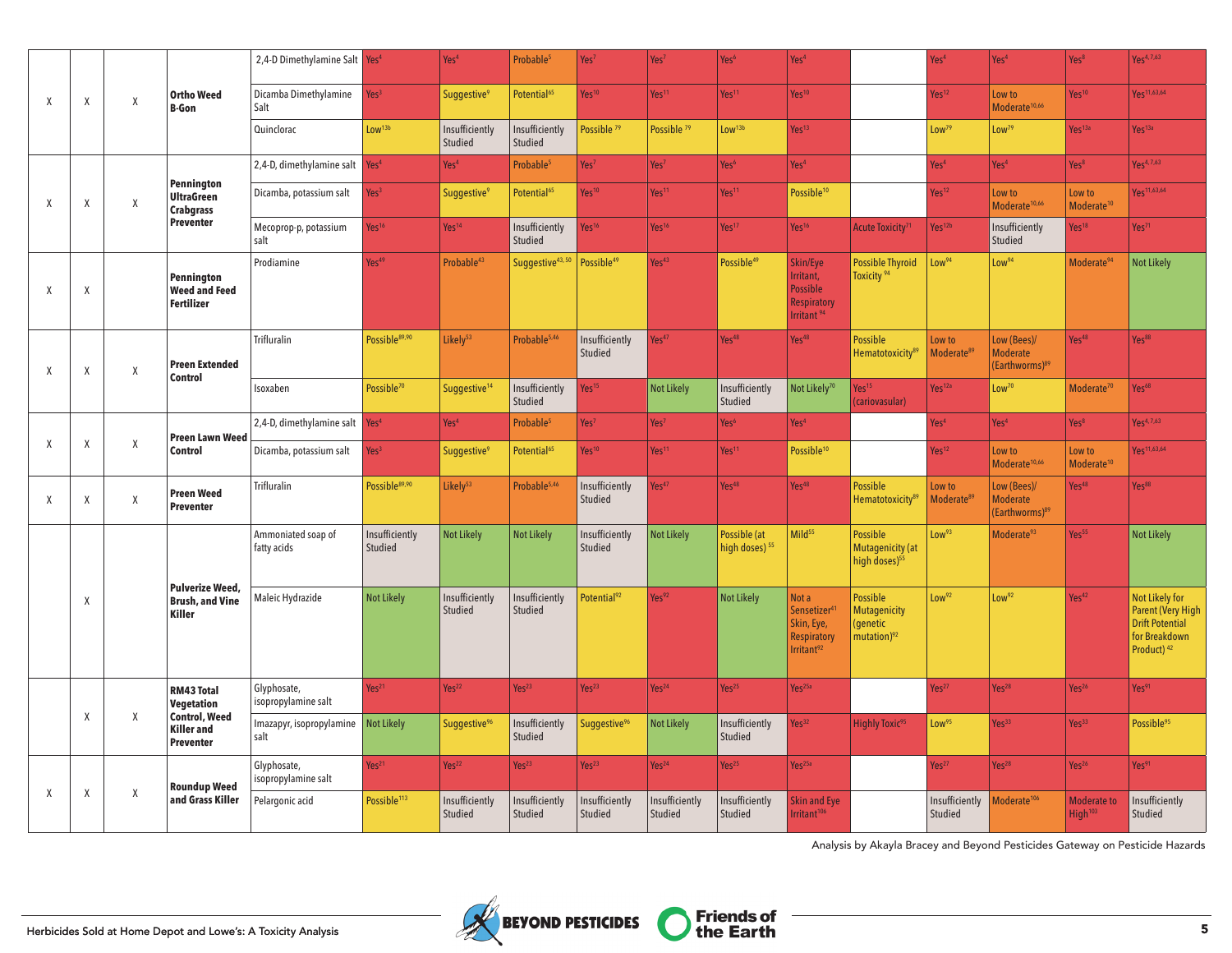|   |              |   |                                                                                | Glyphosate,<br>isopropylamine salt                 | Yes <sup>21</sup>         | Yes <sup>22</sup>             | Yes <sup>23</sup>         | Yes <sup>23</sup>         | Yes <sup>24</sup>         | Yes <sup>25</sup>         | Yes <sup>25a</sup>                             |                                                                                   | Yes <sup>27</sup>                         | Yes <sup>28</sup>                   | Yes <sup>26</sup>                         | Yes <sup>91</sup>         |
|---|--------------|---|--------------------------------------------------------------------------------|----------------------------------------------------|---------------------------|-------------------------------|---------------------------|---------------------------|---------------------------|---------------------------|------------------------------------------------|-----------------------------------------------------------------------------------|-------------------------------------------|-------------------------------------|-------------------------------------------|---------------------------|
| Χ | Χ            | Χ | Roundup<br><b>Extended Control</b><br><b>Weed and Grass</b>                    | Pelargonic acid                                    | Insufficiently<br>Studied | Insufficiently<br>Studied     | Insufficiently<br>Studied | Insufficiently<br>Studied | Insufficiently<br>Studied | Insufficiently<br>Studied | <b>Skin and Eye</b><br>Irritant <sup>106</sup> |                                                                                   | Insufficiently<br>Studied                 | Moderate <sup>106</sup>             | <b>Moderate to</b><br>High <sup>103</sup> | Insufficiently<br>Studied |
|   |              |   | Killer                                                                         | Imazapic, ammonium salt                            | Possible <sup>115</sup>   | <b>Not Likely</b>             | Insufficiently<br>Studied | Insufficiently<br>Studied | Insufficiently<br>Studied | Possible <sup>115</sup>   | Yes (Irritant) <sup>114</sup>                  | <b>Possible Chronic</b><br><b>Toxicity to</b><br>Muscles <sup>115</sup>           | Low <sup>114</sup>                        | Low <sup>114</sup>                  | Moderate <sup>114</sup>                   | Yes <sup>114</sup>        |
|   |              |   |                                                                                | MCPA, dimethylamine salt   Possible <sup>119</sup> |                           | Possible <sup>116</sup>       | Insufficiently<br>Studied | $\sqrt{es^{117}}$         | Yes <sup>118</sup>        | Yes <sup>117</sup>        | Yes <sup>118</sup>                             | Highly Toxic <sup>121</sup><br>Possible<br>Hypotension <sup>121</sup>             | <b>Moderate to</b><br>High <sup>118</sup> | Moderate <sup>12a</sup>             | Moderate <sup>121</sup>                   | Yes <sup>117,120</sup>    |
| Χ | X            |   | <b>Roundup for</b>                                                             | Quinclorac                                         | Low <sup>13b</sup>        | Insufficiently<br>Studied     | Insufficiently<br>Studied | Possible <sup>79</sup>    | Possible <sup>79</sup>    | Low <sup>13b</sup>        | Yes <sup>13a</sup>                             |                                                                                   | Low <sup>79</sup>                         | Low <sup>79</sup>                   | Yes <sup>13a</sup>                        | Yes <sup>13a</sup>        |
|   |              |   | Lawns                                                                          | Dicamba, dimethylamine<br>salt                     | Yes <sup>3</sup>          | <b>Suggestive<sup>9</sup></b> | Potential <sup>65</sup>   | Yes <sup>10</sup>         | Yes <sup>11</sup>         | Yes <sup>11</sup>         | Yes <sup>10</sup>                              |                                                                                   | Yes <sup>12</sup>                         | Low to<br>Moderate <sup>10,66</sup> | Yes <sup>10</sup>                         | Yes <sup>11,63,64</sup>   |
|   |              |   |                                                                                | Sulfentrazone                                      | Yes <sup>19</sup>         | Not Likely <sup>76</sup>      | Insufficiently<br>Studied | Possible <sup>78</sup>    | Possible <sup>76</sup>    | Yes <sup>19</sup>         | Yes <sup>19</sup>                              | Possible<br>Hematotoxicity <sup>76</sup>                                          | Not Likely <sup>78</sup>                  | Moderate <sup>78</sup>              | Yes <sup>19</sup>                         | Yes <sup>78</sup>         |
|   |              |   |                                                                                | Glyphosate,<br>isopropylamine salt                 | Yes <sup>21</sup>         | Yes <sup>22</sup>             | Yes <sup>23</sup>         | Yes <sup>23</sup>         | Yes <sup>24</sup>         | Yes <sup>25</sup>         | Yes <sup>25a</sup>                             |                                                                                   | Yes <sup>27</sup>                         | Yes <sup>28</sup>                   | Yes <sup>26</sup>                         | Yes91                     |
| X | $\mathsf{X}$ | X | Roundup 365<br><b>Max Control</b>                                              | Imazapic, ammonium salt                            | Possible <sup>115</sup>   | <b>Not Likely</b>             | Insufficiently<br>Studied | Insufficiently<br>Studied | Insufficiently<br>Studied | Possible <sup>115</sup>   | Yes (Irritant) <sup>11</sup>                   | <b>Possible Chronic</b><br><b>Toxicity to</b><br>Muscles <sup>115</sup>           | Low <sup>114</sup>                        | Low <sup>114</sup>                  | Moderate <sup>114</sup>                   | Yes <sup>114</sup>        |
|   |              |   |                                                                                | Diquat Dibromide                                   | Possible <sup>99</sup>    | <b>Not Likely</b>             | Insufficiently<br>Studied | $\sqrt{es^{34}}$          | <b>Not Likely</b>         | Yes <sup>35</sup>         | Yes <sup>36</sup>                              | Stomach/<br>Intestine<br>Toxicity <sup>98</sup><br>Fatal if Inhaled <sup>98</sup> | Yes <sup>34</sup>                         | Moderate <sup>98</sup>              | Yes <sup>36</sup>                         | Insufficiently<br>Studied |
| X | X            | X | <b>Roundup Weed</b><br><b>Preventer</b>                                        | Pendimethalin                                      | Yes97                     | Possible <sup>14</sup>        | Yes <sup>51</sup>         | Yes <sup>3</sup>          | Insufficiently<br>Studied | Yes <sup>52</sup>         | Yes <sup>53</sup>                              | <b>Bioaccumulation</b><br>in Tissue <sup>97</sup>                                 | Moderate <sup>97</sup>                    | Moderate <sup>97</sup>              | Yes <sup>52,54</sup>                      | Yes <sup>52</sup>         |
| Χ | X            | X | <b>Scotts Halts</b><br><b>Crabgrass and</b><br><b>Grassy Weed</b><br>Preventer | Pendimethalin                                      | Yes <sup>97</sup>         | Possible <sup>14</sup>        | Yes <sup>51</sup>         | Yes <sup>3</sup>          | Insufficiently<br>Studied | Yes <sup>52</sup>         | Yes <sup>53</sup>                              | <b>Bioaccumulation</b><br>in Tissue <sup>97</sup>                                 | Moderate <sup>97</sup>                    | Moderate <sup>97</sup>              | Yes <sup>52,54</sup>                      | Yes <sup>52</sup>         |
| Χ | Χ            | Χ | <b>Scotts Turf</b><br><b>Builder Weed</b>                                      | 2,4-D, dimethylamine salt                          | Yes <sup>4</sup>          | Yes <sup>4</sup>              | Probable <sup>5</sup>     | Yes <sup>7</sup>          | Yes <sup>7</sup>          | Yes <sup>6</sup>          | Yes <sup>4</sup>                               |                                                                                   | Yes <sup>4</sup>                          | Yes <sup>4</sup>                    | Yes <sup>8</sup>                          | Yes <sup>4,7,63</sup>     |
|   |              |   | and Feed Lawn<br><b>Fertilizer</b>                                             | Mecoprop-p, potassium<br>salt                      | Yes <sup>16</sup>         | Yes <sup>14</sup>             | Insufficiently<br>Studied | Yes <sup>16</sup>         | Yes <sup>16</sup>         | Yes <sup>17</sup>         | Yes <sup>16</sup>                              | Acute Toxicity <sup>71</sup>                                                      | Yes <sup>12b</sup>                        | Insufficiently<br>Studied           | Yes <sup>18</sup>                         | Yes <sup>71</sup>         |
| X |              | X | <b>Scotts WeedEx</b>                                                           | Pendimethalin                                      | Yes97                     | Possible <sup>14</sup>        | Yes <sup>51</sup>         | Yes <sup>3</sup>          | Insufficiently<br>Studied | Yes <sup>52</sup>         | Yes <sup>53</sup>                              | <b>Bioaccumulation</b><br>in Tissue <sup>97</sup>                                 | Moderate <sup>97</sup>                    | Moderate <sup>97</sup>              | Yes <sup>52,54</sup>                      | Yes <sup>52</sup>         |
|   |              |   |                                                                                | 2,4-D, dimethylamine salt                          | Yes <sup>4</sup>          | Yes <sup>4</sup>              | Probable <sup>5</sup>     | Yes <sup>7</sup>          | Yes <sup>7</sup>          | Yes <sup>6</sup>          | Yes <sup>4</sup>                               |                                                                                   | Yes <sup>4</sup>                          | Yes <sup>4</sup>                    | Yes <sup>8</sup>                          | Yes <sup>4,7,63</sup>     |
|   |              |   | <b>Spectracide Weed</b>                                                        | Dicamba, dimethylamine<br>salt                     | Yes <sup>3</sup>          | Suggestive <sup>9</sup>       | Potential <sup>65</sup>   | Yes <sup>10</sup>         | Yes <sup>11</sup>         | Yes <sup>11</sup>         | Yes <sup>10</sup>                              |                                                                                   | Yes <sup>12</sup>                         | Low to<br>Moderate <sup>10,66</sup> | Yes <sup>10</sup>                         | Yes <sup>11,63,64</sup>   |
| X | Χ            | Χ | <b>Stop for Lawns</b>                                                          | Sulfentrazone                                      | Yes <sup>19</sup>         | <b>Not Likely</b>             | Insufficiently<br>Studied | Possible <sup>78</sup>    | Possible <sup>76</sup>    | Yes <sup>19</sup>         | Yes <sup>19</sup>                              | <b>Possible</b><br>Hematotoxicity <sup>76</sup>                                   | Not Likely <sup>78</sup>                  | Moderate <sup>78</sup>              | Yes <sup>19</sup>                         | Yes <sup>78</sup>         |
|   |              |   | Quinclorac                                                                     | Low <sup>13b</sup>                                 | Insufficiently<br>Studied | Insufficiently<br>Studied     | Possible <sup>79</sup>    | Possible <sup>79</sup>    | Low <sup>13b</sup>        | Yes <sup>13</sup>         |                                                | Low <sup>79</sup>                                                                 | Low <sup>79</sup>                         | Yes <sup>13a</sup>                  | Yes <sup>13a</sup>                        |                           |

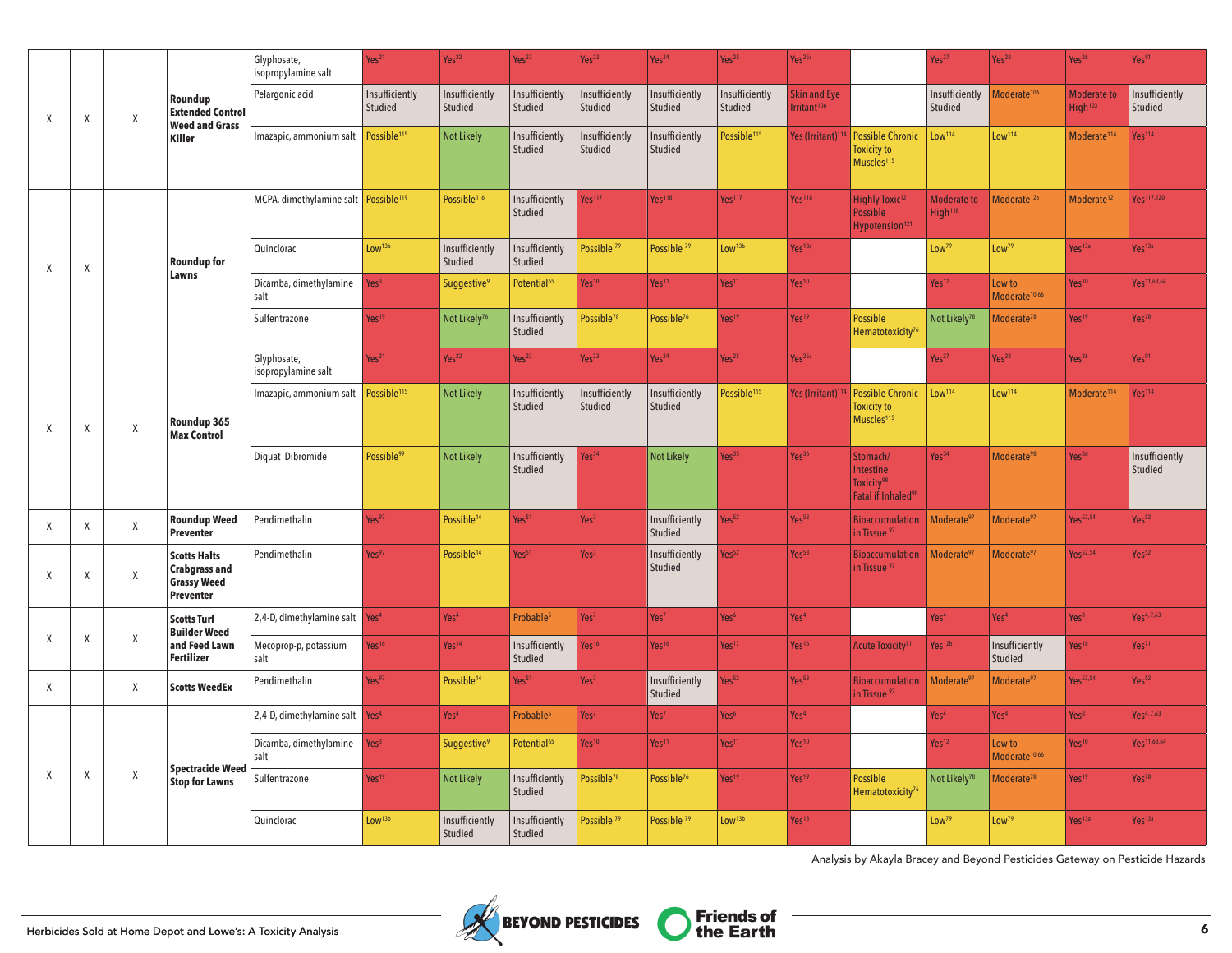|        |        |                                                |                                                              | Dicamba, dimethylamine<br>salt             | Yes <sup>3</sup>          | Suggestive <sup>9</sup>   | Potential <sup>65</sup>   | Yes <sup>10</sup>         | Yes <sup>11</sup>         | Yes <sup>11</sup>      | Possible <sup>10</sup>                                                                            |                                                                                                               | Yes <sup>12</sup>                | Low to<br>Moderate <sup>10,66</sup>                          | Low to<br>Moderate <sup>10</sup> | Yes <sup>11,63,64</sup>   |
|--------|--------|------------------------------------------------|--------------------------------------------------------------|--------------------------------------------|---------------------------|---------------------------|---------------------------|---------------------------|---------------------------|------------------------|---------------------------------------------------------------------------------------------------|---------------------------------------------------------------------------------------------------------------|----------------------------------|--------------------------------------------------------------|----------------------------------|---------------------------|
| X      | Χ      | χ                                              | <b>Spectracide Weed</b><br>and Grass Killer                  | Diquat Dibromide                           | Possible <sup>99</sup>    | Not Likely                | Insufficiently<br>Studied | Yes <sup>34</sup>         | <b>Not Likely</b>         | Yes <sup>35</sup>      | Yes <sup>36</sup>                                                                                 | Stomach/<br>Intestine<br>Toxicity <sup>98</sup><br>Fatal if Inhaled <sup>98</sup>                             | Yes <sup>34</sup>                | Moderate <sup>98</sup>                                       | Yes <sup>36</sup>                | Insufficiently<br>Studied |
|        |        |                                                |                                                              | Fluazifop-p-butyl                          | Possible <sup>37</sup>    | Insufficiently<br>Studied | Insufficiently<br>Studied | Yes <sup>37</sup>         | Insufficiently<br>Studied | Possible <sup>37</sup> | $N0$ <sup>37</sup>                                                                                | <b>Probable Spleen</b><br>Toxicity <sup>100</sup><br><b>May Cause</b><br>Possible<br>Cateracts <sup>100</sup> | Moderate <sup>100</sup>          | Low <sup>100</sup>                                           | Yes <sup>37</sup>                | Low <sup>100</sup>        |
|        |        |                                                |                                                              | Dicamba, dimethylamine<br>salt             | Yes <sup>3</sup>          | Suggestive <sup>9</sup>   | Potential <sup>65</sup>   | Yes <sup>10</sup>         | Yes <sup>11</sup>         | Yes <sup>11</sup>      | Yes <sup>10</sup>                                                                                 |                                                                                                               | Yes <sup>12</sup>                | Low to<br>Moderate <sup>10,66</sup>                          | Yes <sup>10</sup>                | Yes <sup>11,63,64</sup>   |
|        |        |                                                | Spectracide<br><b>Weed and Grass</b>                         | Diquat Dibromide                           | Possible <sup>99</sup>    | <b>Not Likely</b>         | Insufficiently<br>Studied | Yes <sup>34</sup>         | <b>Not Likely</b>         | Yes <sup>35</sup>      | Yes <sup>36</sup>                                                                                 | Stomach/<br>Intestine<br>Toxicity <sup>98</sup><br>Fatal if Inhaled <sup>98</sup>                             | Yes <sup>34</sup>                | Moderate <sup>98</sup>                                       | Yes <sup>36</sup>                | Insufficiently<br>Studied |
| X      | Χ<br>Χ | Killer - Extended<br>Control                   | Fluazifop-p-butyl                                            | Possible <sup>37</sup>                     | Insufficiently<br>Studied | Insufficiently<br>Studied | Possible <sup>37</sup>    | Insufficiently<br>Studied | Yes <sup>37</sup>         | $N0$ <sup>37</sup>     | <b>Probable Spleen</b><br>Toxicity <sup>100</sup><br><b>May Cause</b><br>Cateracts <sup>100</sup> | Moderate <sup>100</sup>                                                                                       | Low <sup>100</sup>               | Yes <sup>37</sup>                                            | Low <sup>100</sup>               |                           |
|        |        |                                                |                                                              | Oxyfluorfen                                | Yes <sup>38</sup>         | Possible <sup>39</sup>    | Insufficiently<br>Studied | Yes <sup>38</sup>         | <b>Not Likely</b>         | Yes <sup>38</sup>      | Yes <sup>38</sup>                                                                                 | <b>Possible Spleen</b><br>Toxicity <sup>101</sup>                                                             | Moderate <sup>101</sup>          | Low <sup>101</sup>                                           | Yes <sup>38</sup>                | Insufficiently<br>Studied |
| Χ      |        | Χ                                              | <b>Sta-Green Crab-Ex</b>                                     | Trifluralin                                | Possible89,90             | Likely <sup>53</sup>      | Probable <sup>5,46</sup>  | Insufficiently<br>Studied | Yes <sup>47</sup>         | Yes <sup>48</sup>      | Yes <sup>48</sup>                                                                                 | <b>Possible</b><br>Hematotoxicity <sup>89</sup>                                                               | Low to<br>Moderate <sup>89</sup> | Low (Bees)/<br><b>Moderate</b><br>(Earthworms) <sup>89</sup> | Yes <sup>48</sup>                | Yes <sup>88</sup>         |
|        |        |                                                |                                                              | 2,4-D, dimethylamine salt                  | Yes <sup>4</sup>          | Yes <sup>4</sup>          | Probable <sup>5</sup>     | Yes <sup>7</sup>          | Yes <sup>7</sup>          | Yes <sup>6</sup>       | Yes <sup>4</sup>                                                                                  |                                                                                                               | Yes <sup>4</sup>                 | Yes <sup>4</sup>                                             | Yes <sup>8</sup>                 | Yes <sup>4,7,63</sup>     |
| X      |        | Χ                                              | <b>Sta-Green Weed</b><br>and Feed                            | Mecoprop-p, potassium<br>salt              | Yes <sup>16</sup>         | Yes <sup>14</sup>         | Insufficiently<br>Studied | Yes <sup>16</sup>         | Yes <sup>16</sup>         | Yes <sup>17</sup>      | Yes <sup>16</sup>                                                                                 | Acute Toxicity <sup>71</sup>                                                                                  | Yes <sup>12b</sup>               | Insufficiently<br>Studied                                    | Yes <sup>18</sup>                | Yes <sup>71</sup>         |
|        |        |                                                |                                                              | Dicamba                                    | Yes <sup>3</sup>          | Suggestive <sup>9</sup>   | Potential <sup>65</sup>   | Yes <sup>10</sup>         | Yes <sup>11</sup>         | Yes <sup>11</sup>      | Possible <sup>10</sup>                                                                            |                                                                                                               | Yes <sup>12</sup>                | Low to<br>Moderate <sup>10,66</sup>                          | Low to<br>Moderate <sup>10</sup> | Yes <sup>11,63,64</sup>   |
| $\chi$ |        |                                                | <b>TurfGro</b><br>Preemergent<br><b>Crabgrass</b><br>Control | Dithiopyr                                  | Not Likely                | Not Likely                | Yes <sup>30</sup>         | Probable <sup>73</sup>    | Insufficiently<br>Studied | Not Likely             | <b>Possible Mild</b><br>Irritant <sup>73</sup>                                                    | Suggestive<br><b>Mammalian</b><br>Toxicity <sup>73</sup>                                                      | Not Likely <sup>73</sup>         | Yes <sup>31</sup>                                            | Yes <sup>30</sup>                | Yes <sup>72</sup>         |
|        |        |                                                | <b>Vigoro All Season</b>                                     | 2,4-D, dimethylamine salt Yes <sup>4</sup> |                           | Yes4                      | Probable <sup>5</sup>     | Yes <sup>7</sup>          | Yes <sup>7</sup>          | Yes <sup>6</sup>       | Yes <sup>4</sup>                                                                                  |                                                                                                               | Yes <sup>4</sup>                 | Yes <sup>4</sup>                                             | Yes <sup>8</sup>                 | Yes <sup>4,7,63</sup>     |
|        | Χ<br>Χ | <b>Weed and Feed</b><br><b>Lawn Fertilizer</b> | Mecoprop-p, potassium<br>salt                                | Yes <sup>16</sup>                          | Yes <sup>14</sup>         | Insufficiently<br>Studied | Yes <sup>16</sup>         | Yes <sup>16</sup>         | Yes <sup>17</sup>         | Yes <sup>16</sup>      | Acute Toxicity <sup>71</sup>                                                                      | Yes <sup>12b</sup>                                                                                            | Insufficiently<br>Studied        | Yes <sup>18</sup>                                            | Yes <sup>71</sup>                |                           |

\* See Pesticide Action Network [List of Highly Hazardous Pesticides](http://pan-international.org/wp-content/uploads/PAN_HHP_List.pdf) Analysis by Akayla Bracey and Beyond Pesticides Gateway on Pesticide Hazards

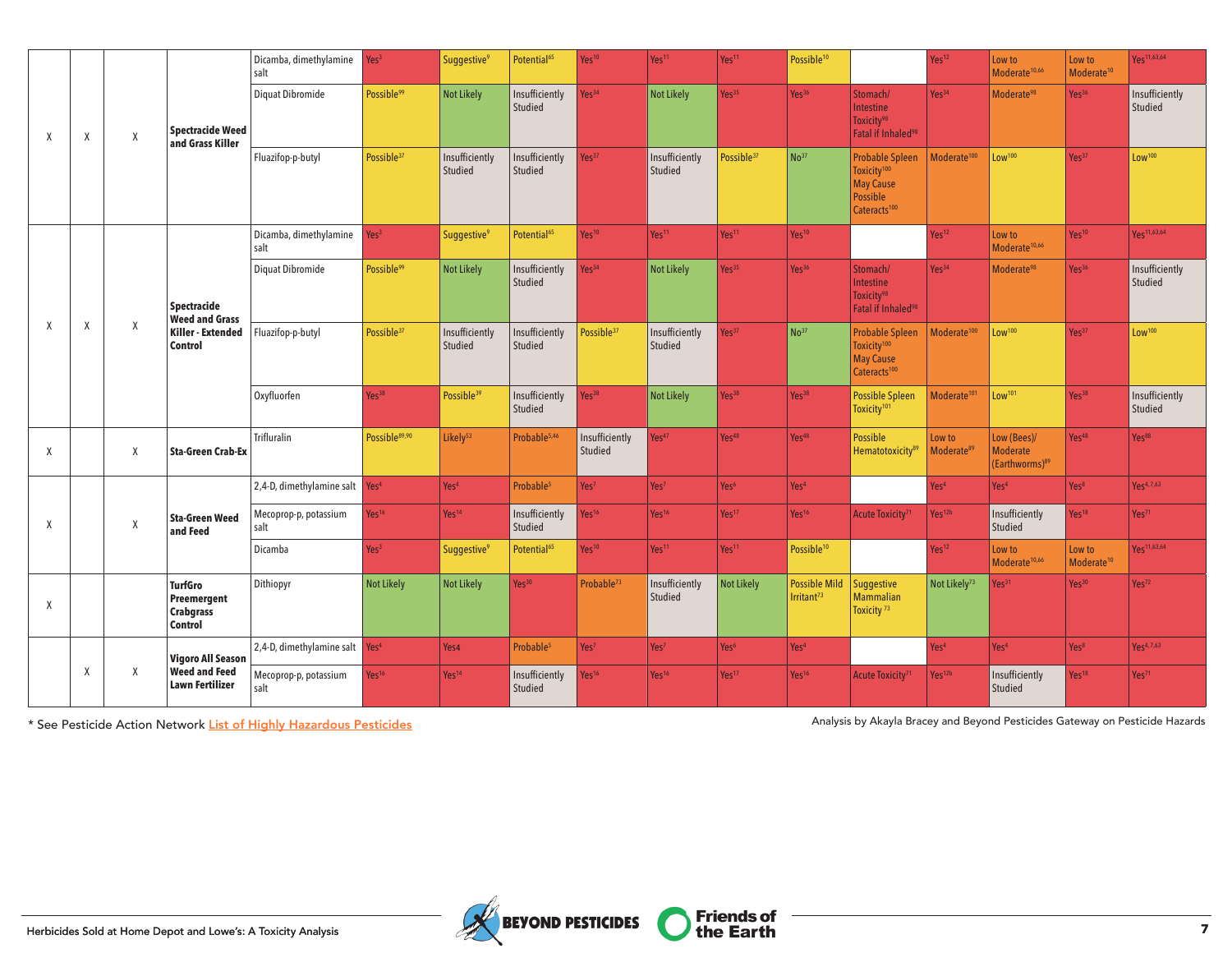# Conventional Herbicides

By Active Ingredient

| <b>Active Ingredients</b>                            |                                                                    |                                                 |                                                                     |                                                               |                           | <b>Human Health Effects</b> |                                               |                                                                                             |                                                                                                          |                                           |                                                      | <b>Animal &amp; Environmental Effects</b>  |                                                       |
|------------------------------------------------------|--------------------------------------------------------------------|-------------------------------------------------|---------------------------------------------------------------------|---------------------------------------------------------------|---------------------------|-----------------------------|-----------------------------------------------|---------------------------------------------------------------------------------------------|----------------------------------------------------------------------------------------------------------|-------------------------------------------|------------------------------------------------------|--------------------------------------------|-------------------------------------------------------|
|                                                      | <b>Classified</b><br>as a Highly<br><b>Hazardous</b><br>Pesticide* | Birth/<br>Developmental<br><b>Abnormailites</b> | Cancer                                                              | <b>Endocrine</b><br><b>Disruption</b>                         | Kidney/Liver<br>Damage    | Neurotoxicity               | Reproductive/<br>Sexual<br><b>Dysfunction</b> | Skin, Eye, Mucosal   Other<br>Sensitizer/Irritant                                           |                                                                                                          | <b>Toxic to Birds</b>                     | <b>Toxic to Bees and</b><br><b>Other Beneficials</b> | Toxic to Fish/<br><b>Aquatic Organisms</b> | Contamination<br>(groundwater,<br>drift, leaching)    |
| 2,4-D, dimethylamine salt                            | X                                                                  | Yes <sup>4</sup>                                | Yes <sup>4</sup>                                                    | Probable <sup>5</sup>                                         | Yes <sup>7</sup>          | Yes <sup>7</sup>            | Yes <sup>6</sup>                              | Yes <sup>4</sup>                                                                            |                                                                                                          | Yes <sup>4</sup>                          | Yes <sup>4</sup>                                     | Yes <sup>8</sup>                           | Yes <sup>4, 7.63</sup>                                |
| Alkyl dimethyl benzyl<br>ammonium chloride (ADBAC)   |                                                                    | Possible <sup>57</sup>                          | <b>Not Likely</b>                                                   | Suggestive <sup>58c</sup>                                     | Not Likely <sup>62</sup>  | Possible <sup>59</sup>      | Likely <sup>58</sup>                          | Yes <sup>29</sup>                                                                           | <b>Possible</b><br>Immunotoxicity <sup>56</sup>                                                          | Yes <sup>29</sup>                         | <b>Not Likely</b>                                    | Yes <sup>29</sup>                          | <b>Not Likely</b>                                     |
| Ammonium salt of imazaquin                           |                                                                    | Possible <sup>80</sup>                          | Suggestive <sup>81</sup>                                            | Suggestive (Thyroid   Not Likely<br>Stimulting) <sup>20</sup> |                           | Possible <sup>82</sup>      | Possible <sup>80</sup>                        | <b>Possible Skin</b><br>Sensetizer <sup>80</sup>                                            |                                                                                                          | Low to Moderate <sup>80</sup>             | Low to Moderate <sup>80</sup>                        | Low <sup>80</sup>                          | <b>Not Likely</b>                                     |
| Dicamba, dimethylamine salt                          |                                                                    | Yes <sup>3</sup>                                | <b>Suggestive<sup>9</sup></b>                                       | Potential <sup>65</sup>                                       | Yes <sup>10</sup>         | Yes <sup>11</sup>           | Yes <sup>11</sup>                             | Yes <sup>10</sup>                                                                           |                                                                                                          | Yes <sup>12</sup>                         | Low to<br>Moderate <sup>10,66</sup>                  | Yes <sup>10</sup>                          | Yes <sup>11,63,64</sup>                               |
| Dichlorprop-p                                        | Χ                                                                  | Yes <sup>3</sup>                                | Suggestive <sup>84</sup>                                            | Insufficiently<br>Studied                                     | Possible <sup>83</sup>    | Not Likely                  | Yes <sup>83</sup>                             | Yes <sup>40</sup>                                                                           | <b>Suggestive Moderate</b><br>Mammalian Toxicity <sup>83</sup><br>Possible<br>Hematoxicity <sup>83</sup> | Moderate <sup>40</sup>                    | Low <sup>83</sup>                                    | Low <sup>83</sup>                          | Moderate <sup>83</sup>                                |
| Diquat Dibromide                                     | X                                                                  | Possible <sup>99</sup>                          | <b>Not Likely</b>                                                   | Insufficiently<br>Studied                                     | Yes <sup>34</sup>         | <b>Not Likely</b>           | Yes <sup>35</sup>                             | Yes <sup>36</sup>                                                                           | Stomach/Intestine<br>Toxicity <sup>98</sup><br>Fatal if Inhaled <sup>98</sup>                            | Yes <sup>34</sup>                         | Moderate <sup>98</sup>                               | Yes <sup>36</sup>                          | Insufficiently<br>Studied                             |
| Dithiopyr                                            |                                                                    | <b>Not Likely</b>                               | <b>Not Likely</b>                                                   | Yes <sup>30</sup>                                             | Probable <sup>73</sup>    | Insufficiently<br>Studied   | <b>Not Likely</b>                             | <b>Possible Mild</b><br>Irritan <sup>73</sup>                                               | <b>Suggestive</b><br>Mammalian Toxicity <sup>73</sup>                                                    | Not Likely <sup>73</sup>                  | Yes <sup>31</sup>                                    | Yes <sup>30</sup>                          | Yes <sup>72</sup>                                     |
| Ferric (Iron) HEDTA                                  |                                                                    | Low <sup>74</sup>                               | Insufficiently<br>Studied                                           | Not Likely <sup>74</sup>                                      | Insufficiently<br>Studied | Not Likely <sup>74</sup>    | Possible <sup>74</sup>                        | Not a Sensitizer/<br>Severe Eye Irritant <sup>7</sup>                                       | Low Mutagenic<br>Potential <sup>74</sup>                                                                 | Not Likely <sup>74</sup>                  | <b>Moderate</b><br>(worms) <sup>74</sup>             | Yes (aquatic<br>organisms) <sup>44</sup>   | Insufficiently<br>Studied                             |
| Ferrous Sulfate Monohydrate                          |                                                                    | Possible85,86                                   | Suggestive <sup>85</sup><br>Insufficiently<br>Studied <sup>86</sup> | Insufficiently<br>Studied                                     | Possible <sup>86</sup>    | Insufficiently<br>Studied   | Possible <sup>85</sup>                        | Eye Irritant <sup>85,86</sup>                                                               |                                                                                                          | Low <sup>87</sup>                         | Insufficently<br>Studied                             | Low to Moderate <sup>87</sup>              | <b>Not Likely</b>                                     |
| Fluazifop-p-butyl                                    | X                                                                  | Possible <sup>37</sup>                          | Insufficiently<br>Studied                                           | Insufficiently<br>Studied                                     | Yes <sup>37</sup>         | Insufficiently<br>Studied   | Possible <sup>37</sup>                        | No <sup>37</sup>                                                                            | <b>Probable Spleen</b><br>Toxicity <sup>100</sup><br>Possible Cateracts <sup>100</sup>                   | Moderate <sup>100</sup>                   | Low <sup>100</sup>                                   | Yes <sup>37</sup>                          | Low <sup>100</sup>                                    |
| Glyphosate in the form of its<br>isopropylamine salt | X                                                                  | Yes <sup>21</sup>                               | Yes <sup>22</sup>                                                   | Yes <sup>23</sup>                                             | Yes <sup>23</sup>         | Yes <sup>24</sup>           | Yes <sup>25</sup>                             | Yes <sup>25a</sup>                                                                          |                                                                                                          | Yes <sup>27</sup>                         | Yes <sup>28</sup>                                    | Yes <sup>26</sup>                          | Yes <sup>91</sup>                                     |
| Imazapic, ammonium salt                              |                                                                    | Possible <sup>115</sup>                         | <b>Not Likely</b>                                                   | Insufficiently<br>Studied                                     | Insufficiently<br>Studied | Insufficiently<br>Studied   | Yes (Irritant) <sup>114</sup>                 | <b>Possible Chronic</b><br><b>Toxicity to</b><br>Muscles <sup>115</sup>                     |                                                                                                          | Low <sup>114</sup>                        | Low <sup>114</sup>                                   | Moderate <sup>114</sup>                    | Yes <sup>114</sup>                                    |
| Imazapyr, isopropylamine salt                        |                                                                    | Not Likely                                      | Suggestive <sup>96</sup>                                            | Insufficiently<br>Studied                                     | Suggestive <sup>96</sup>  | <b>Not Likely</b>           | Insufficiently<br>Studied                     | Yes <sup>32</sup>                                                                           | <b>High Acute Toxicity<sup>95</sup></b>                                                                  | Low <sup>95</sup>                         | Yes <sup>33</sup>                                    | Yes <sup>33</sup>                          | Possible <sup>95</sup>                                |
| Isoxaben                                             |                                                                    | Possible <sup>70</sup>                          | Suggestive <sup>14</sup>                                            | Insufficiently<br>Studied                                     | Yes <sup>15</sup>         | <b>Not Likely</b>           | Insufficiently<br>Studied                     | Not Likely <sup>70</sup>                                                                    | Yes <sup>15</sup> (cariovasular)                                                                         | Yes <sup>12a</sup>                        | Low <sup>70</sup>                                    | Moderate <sup>70</sup>                     | Yes <sup>68</sup>                                     |
| Maleic Hydrazide                                     |                                                                    | <b>Not Likely</b>                               | Insufficiently<br>Studied                                           | Insufficiently<br>Studied                                     | Potential <sup>92</sup>   | Yes <sup>92</sup>           | <b>Not Likely</b>                             | Not a Sensetizer <sup>4</sup><br>Skin, Eye,<br><b>Respiratory</b><br>Irritant <sup>92</sup> | <b>Possible Mutagenicity</b><br>(genetic mutation) <sup>92</sup>                                         | Low <sup>92</sup>                         | Low <sup>92</sup>                                    | Yes <sup>42</sup>                          | <b>Breakdown Product</b><br>Drift Prone <sup>42</sup> |
| MCPA, dimethylamine salt                             |                                                                    | Possible <sup>119</sup>                         | Possible <sup>116</sup>                                             | Insufficiently<br>Studied                                     | Yes <sup>117</sup>        | Yes <sup>118</sup>          | Yes <sup>117</sup>                            | Yes <sup>118</sup>                                                                          | Highly Toxic <sup>121</sup><br><b>Possible</b><br>Hypotension <sup>121</sup>                             | <b>Moderate to</b><br>High <sup>118</sup> | Moderate <sup>12a</sup>                              | Moderate <sup>121</sup>                    | Yes <sup>117,120</sup>                                |

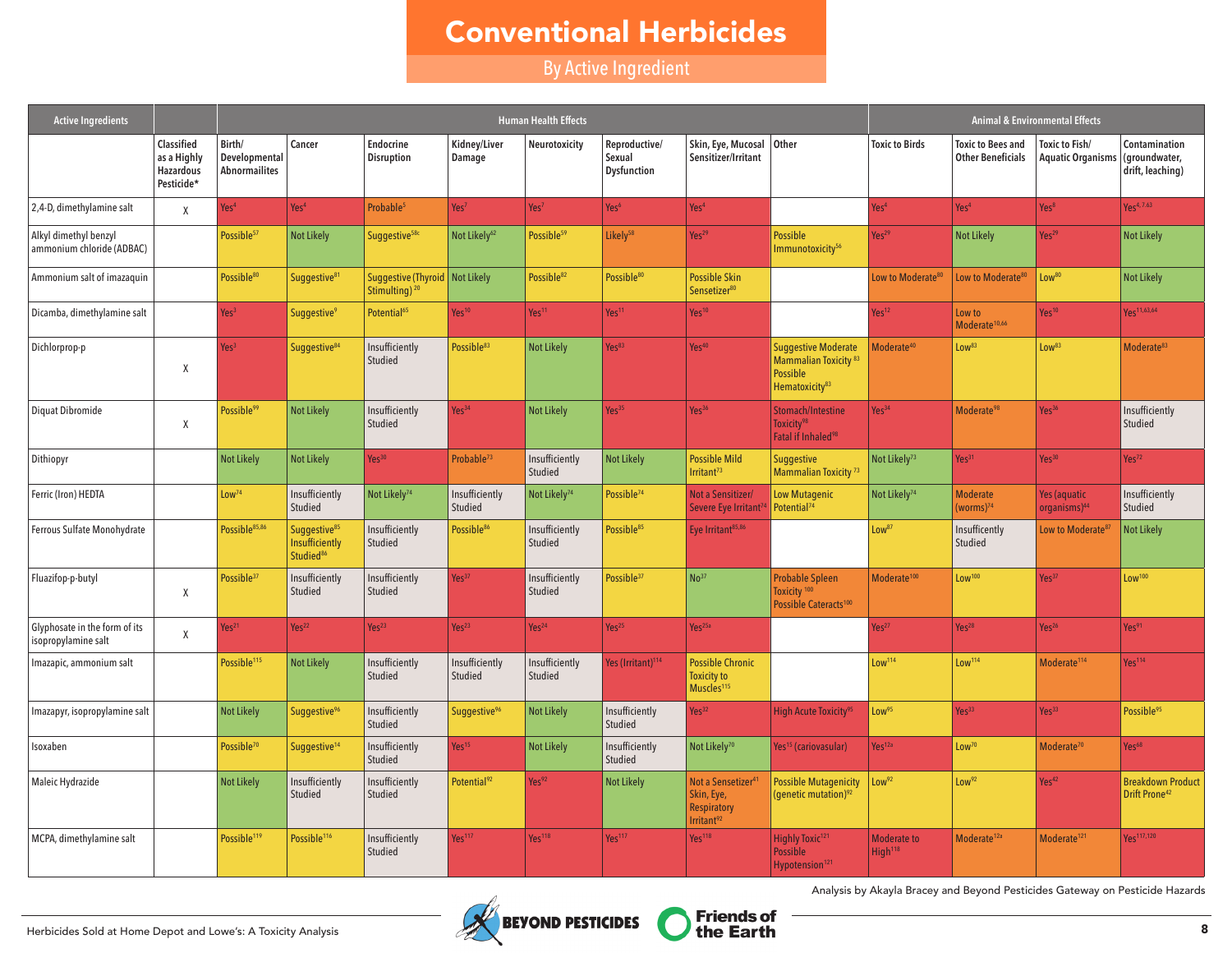| Mecoprop-p, potassium salt   | $\mathbf{v}$<br>$\Lambda$ | Yes <sup>16</sup>         | Yes <sup>14</sup>         | Insufficiently<br>Studied | Yes <sup>16</sup>         | Yes <sup>16</sup>         | Yes <sup>17</sup>      | Yes <sup>16</sup>                                                                           | Acute Toxicity <sup>71</sup>                      | Yes <sup>12b</sup>            | Insufficiently<br>Studied                             | Yes <sup>18</sup>      | Yes <sup>71</sup>         |
|------------------------------|---------------------------|---------------------------|---------------------------|---------------------------|---------------------------|---------------------------|------------------------|---------------------------------------------------------------------------------------------|---------------------------------------------------|-------------------------------|-------------------------------------------------------|------------------------|---------------------------|
| Oxyfluorfen                  | $\mathbf{v}$              | Yes <sup>38</sup>         | Possible <sup>39</sup>    | Insufficiently<br>Studied | Yes <sup>38</sup>         | Not Likely                | Yes <sup>38</sup>      | $Yes^{38}$                                                                                  | <b>Possible Spleen</b><br>Toxicity <sup>101</sup> | Moderate <sup>101</sup>       | Low <sup>101</sup>                                    | Yes <sup>38</sup>      | Insufficiently<br>Studied |
| Pendimethalin                | $\Lambda$                 | Yes97                     | Possible <sup>14</sup>    | Yes <sup>51</sup>         | Yes <sup>3</sup>          | Insufficiently<br>Studied | Yes <sup>52</sup>      | Yes <sup>53</sup>                                                                           | <b>Bioaccumulation in</b><br>Tissue <sup>97</sup> | Moderate <sup>97</sup>        | Moderate <sup>97</sup>                                | Yes <sup>52,54</sup>   | Yes <sup>52</sup>         |
| Prodiamine                   |                           | Yes <sup>49</sup>         | Probable <sup>43</sup>    | Suggestive43,50           | Possible <sup>94</sup>    | Yes <sup>43</sup>         | Possible <sup>49</sup> | Skin/Eye Irritant <sup>94</sup><br>Possible<br><b>Respiratory</b><br>Irritant <sup>94</sup> | Possible Thyroid<br>Toxicity <sup>94</sup>        | Low <sup>94</sup>             | Low <sup>94</sup>                                     | Moderate <sup>94</sup> | <b>Not Likely</b>         |
| Quinclorac                   |                           | Low <sup>13b</sup>        | Insufficiently<br>Studied | Insufficiently<br>Studied | Possible <sup>79</sup>    | Possible <sup>79</sup>    | Low <sup>13b</sup>     | Yes <sup>13a</sup>                                                                          |                                                   | Low <sup>79</sup>             | Low <sup>79</sup>                                     | Yes <sup>13a</sup>     | Yes <sup>13a</sup>        |
| Sulfentrazone                |                           | Yes <sup>19</sup>         | Not Likely <sup>76</sup>  | Insufficiently<br>Studied | Possible <sup>78</sup>    | Possible <sup>76</sup>    | Yes <sup>19</sup>      | Yes <sup>19</sup>                                                                           | Possible<br>Hematotoxicity <sup>76</sup>          | Not Likely <sup>78</sup>      | Moderate <sup>78</sup>                                | Yes <sup>19</sup>      | Yes <sup>78</sup>         |
| Triclopyr Triethylamine Salt |                           | Yes <sup>1</sup>          | Not Likely                | Suggestive <sup>60</sup>  | Yes <sup>3</sup>          | Not Likely                | Yes <sup>1</sup>       | Yes <sup>2</sup>                                                                            |                                                   | Low <sup>2,61</sup>           | Low <sup>2</sup>                                      | Yes <sup>2</sup>       | Yes <sup>1,2</sup>        |
| Trifluralin                  | $\Lambda$                 | Possible <sup>89,90</sup> | Likely <sup>53</sup>      | Probable <sup>5,46</sup>  | Insufficiently<br>Studied | Yes <sup>47</sup>         | Yes <sup>48</sup>      | Yes <sup>48</sup>                                                                           | Possible<br>Hematotoxicity <sup>89</sup>          | Low to Moderate <sup>89</sup> | Low (Bees)/<br>Moderate<br>(Earthworms) <sup>89</sup> | Yes <sup>48</sup>      | Yes <sup>88</sup>         |

\* See Pesticide Action Network [List of Highly Hazardous Pesticides](http://pan-international.org/wp-content/uploads/PAN_HHP_List.pdf) Analysis by Akayla Bracey and Beyond Pesticides Gateway on Pesticide Hazards

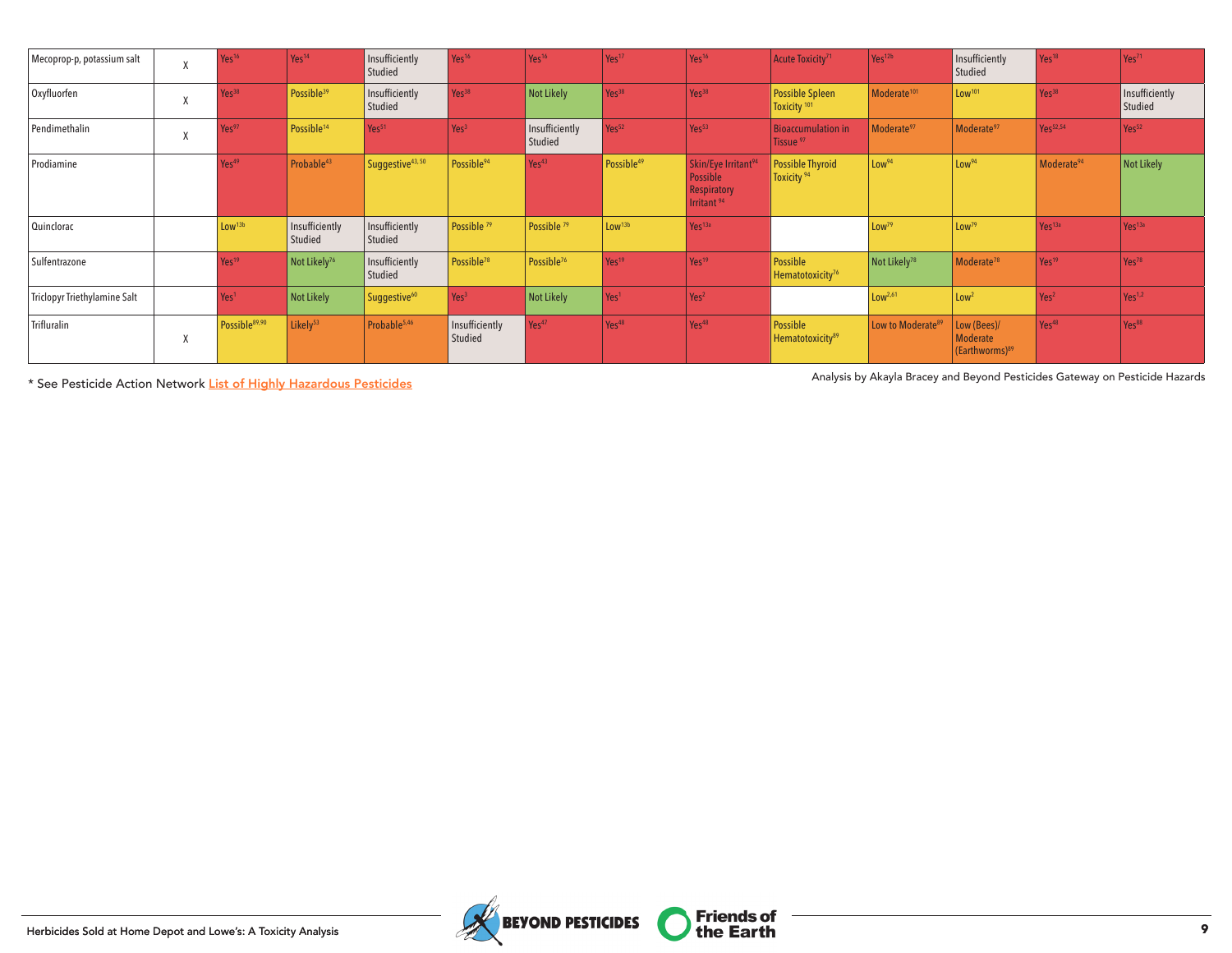# Organic and Least-Toxic Herbicides

# By Product

|        | <b>Retailer</b> | <b>OMRI</b><br>Approved<br>or EPA 25(b)<br>Exempt** | <b>Product Name</b>                                | <b>Active</b><br><b>Ingredients</b> |                                                 |                           |                                       |                           | <b>Human Health Effects</b> |                                               |                                                                                                                              |                                                                                                                                                                      |                           |                                                                              | <b>Animal &amp; Environmental Effects</b>       |                                                    |
|--------|-----------------|-----------------------------------------------------|----------------------------------------------------|-------------------------------------|-------------------------------------------------|---------------------------|---------------------------------------|---------------------------|-----------------------------|-----------------------------------------------|------------------------------------------------------------------------------------------------------------------------------|----------------------------------------------------------------------------------------------------------------------------------------------------------------------|---------------------------|------------------------------------------------------------------------------|-------------------------------------------------|----------------------------------------------------|
| Lowe's | Home<br>Depot   |                                                     |                                                    |                                     | Birth/<br>Developmental<br><b>Abnormailites</b> | Cancer                    | <b>Endocrine</b><br><b>Disruption</b> | Kidney/Liver<br>Damage    | Neurotoxicity               | Reproductive/<br>Sexual<br><b>Dysfunction</b> | Skin, Eye, Mucosal Other<br>Sensitizer/Irritant                                                                              |                                                                                                                                                                      | <b>Toxic to Birds</b>     | Toxic to Bees and   Toxic to Fish/<br>Other Beneficials                      | Aquatic<br>Organisms                            | Contamination<br>(groundwater,<br>drift, leaching) |
| X      | X               | OMRI                                                | <b>Avengers Weed Killer</b>                        | d-Limonene                          | Possible <sup>104</sup>                         | <b>Not Likely</b>         | <b>Not Likely</b>                     | Insufficiently<br>Studied | Insufficiently<br>Studied   | Possible <sup>104</sup>                       | Yes <sup>104</sup>                                                                                                           |                                                                                                                                                                      | Insufficiently<br>Studied | Low (Bees) <sup>104</sup><br><b>Moderate</b><br>(Eartthworms) <sup>104</sup> | Moderate <sup>104</sup>                         | Not Likely                                         |
| X      | X               | OMRI                                                | <b>Bonide BurnOut Weed</b>                         | Caprylic Acid                       | Insufficiently<br>Studied                       | Insufficiently<br>Studied | Insufficiently<br>Studied             | Insufficiently<br>Studied | Insufficiently<br>Studied   | Insufficiently<br>Studied                     | Insufficiently<br>Studied                                                                                                    |                                                                                                                                                                      | <b>Non-Toxic</b>          | Non-Toxic                                                                    | Non-Toxic                                       | Insufficiently<br><b>Studied</b>                   |
|        |                 |                                                     | and Grass Killer                                   | Capric Acid                         | Insufficiently<br>Studied                       | Insufficiently<br>Studied | Insufficiently<br>Studied             | Insufficiently<br>Studied | Insufficiently<br>Studied   | Insufficiently<br>Studied                     | Insufficiently<br>Studied                                                                                                    |                                                                                                                                                                      | Insufficiently<br>Studied | Insufficiently<br>Studied                                                    | Insufficiently<br>Studied                       | Insufficiently<br>Studied                          |
|        | $\chi$          | OMRI                                                | <b>Bonide Deadweed Brew</b>                        | Caprylic Acid                       | Insufficiently<br>Studied                       | Insufficiently<br>Studied | Insufficiently<br>Studied             | Insufficiently<br>Studied | Insufficiently<br>Studied   | Insufficiently<br>Studied                     | Insufficiently<br>Studied                                                                                                    |                                                                                                                                                                      | Non-Toxic                 | Non-Toxic                                                                    | Non-Toxic                                       | Insufficiently<br><b>Studied</b>                   |
|        |                 |                                                     |                                                    | Capric Acid                         | Insufficiently<br>Studied                       | Insufficiently<br>Studied | Insufficiently<br>Studied             | Insufficiently<br>Studied | Insufficiently<br>Studied   | Insufficiently<br>Studied                     | Insufficiently<br>Studied                                                                                                    |                                                                                                                                                                      | Insufficiently<br>Studied | Insufficiently<br>Studied                                                    | Insufficiently<br>Studied                       | Insufficiently<br>Studied                          |
|        | Χ               |                                                     | <b>Bonide LawnWeed Brew</b>                        | Ferric (Iron)<br><b>HEDTA</b>       | Low <sup>74</sup>                               | Insufficiently<br>Studied | Not Likely <sup>74</sup>              | Insufficiently<br>Studied | Not Likely <sup>74</sup>    | Possible <sup>74</sup>                        | Severe Eye Irritant/<br>Not a Sensitizer <sup>74</sup>                                                                       | <b>Low Mutagenic</b><br>Potential <sup>74</sup>                                                                                                                      | Not Likely <sup>74</sup>  | <b>Moderate</b><br>(worms) <sup>74</sup>                                     | <b>Yes (aquatic</b><br>organisms) <sup>44</sup> | Insufficiently<br>Studied                          |
|        | $\chi$          |                                                     | <b>Bonide Weed Beater FE</b>                       | Ferric (Iron)<br><b>HEDTA</b>       | Low <sup>74</sup>                               | Insufficiently<br>Studied | Not Likely <sup>74</sup>              | Insufficiently<br>Studied | Not Likely <sup>74</sup>    | Possible <sup>74</sup>                        | Severe Eye Irritant/<br>Not a Sensitizer <sup>74</sup>                                                                       | Low Mutagenic<br>Potential <sup>74</sup>                                                                                                                             | Not Likely <sup>74</sup>  | <b>Moderate</b><br>(worms) <sup>74</sup>                                     | Yes (aquatic<br>organisms) <sup>44</sup>        | Insufficiently<br>Studied                          |
|        | X               | EPA 25(b)                                           | Concern All Natural<br><b>Weed Prevention Plus</b> | Corn Gluten<br>Meal                 | <b>Not Likely</b>                               | <b>Not Likely</b>         | <b>Not Likely</b>                     | <b>Not Likely</b>         | <b>Not Likely</b>           | <b>Not Likely</b>                             | <b>Not Likely</b>                                                                                                            |                                                                                                                                                                      | <b>Non-Toxic</b>          | Non-Toxic                                                                    | Non-Toxic                                       | Insufficiently<br>Studied                          |
|        |                 | EPA 25(b)                                           |                                                    | Rosemary Oil                        | Insufficiently<br>Studied                       | Insufficiently<br>Studied | Insufficiently<br>Studied             | Insufficiently<br>Studied | Insufficiently<br>Studied   | Insufficiently<br>Studied                     | Possible Irritant <sup>107</sup>                                                                                             | May cause headaches<br>and nausea <sup>107</sup>                                                                                                                     | Low <sup>107</sup>        | Low <sup>107</sup>                                                           | Low <sup>107</sup>                              | Insufficiently<br>Studied                          |
|        |                 |                                                     |                                                    | Cinnamon Oil                        | Insufficiently<br>Studied                       | Insufficiently<br>Studied | Insufficiently<br>Studied             | Insufficiently<br>Studied | Insufficiently<br>Studied   | Insufficiently<br><b>Studied</b>              | Yes <sup>109</sup>                                                                                                           | <b>Mutagenic Potential</b><br>(Genotoxic) <sup>109</sup><br><b>Toxic in Large Doses109</b><br><b>Possible Gastrointestinal</b><br>Inflammation <sup>109</sup>        | Low <sup>109</sup>        | Low <sup>109</sup>                                                           | Low <sup>109</sup>                              | Low <sup>109</sup>                                 |
|        | X               | Dr. Earth's Final Stop<br>Weed and Grass Killer     | Clove Oil                                          | Insufficiently<br>Studied           | <b>Not Likely</b>                               | Insufficiently<br>Studied | Insufficiently<br>Studied             | Potential <sup>123</sup>  | Yes <sup>123</sup>          | Yes <sup>123</sup>                            | At high doses: Cytotoxic<br><b>Acute Respiratory</b><br><b>Distress, Central Nervous</b><br>System Depression <sup>123</sup> | Insufficiently<br>Studied                                                                                                                                            | Insufficiently<br>Studied | Insufficiently<br>Studied                                                    | Yes(drift) <sup>124</sup>                       |                                                    |
|        |                 |                                                     |                                                    | Sesame Oil                          | Insufficiently<br>Studied                       | Insufficiently<br>Studied | Insufficiently<br>Studied             | Insufficiently<br>Studied | Insufficiently<br>Studied   | Insufficiently<br><b>Studied</b>              | Insufficiently<br>Studied                                                                                                    |                                                                                                                                                                      | Insufficiently<br>Studied | Insufficiently<br>Studied                                                    | Insufficiently<br>Studied                       | Insufficiently<br>Studied                          |
|        |                 |                                                     |                                                    | Thyme Oil                           | Possible <sup>122</sup>                         | <b>Not Likely</b>         | <b>Not Likely</b>                     | Possible <sup>122</sup>   | Insufficiently<br>Studied   | Suggestive <sup>122</sup>                     | Yes <sup>122</sup>                                                                                                           | <b>Moderate Mammal</b><br><b>Acute Toxicity<sup>122</sup></b><br><b>Possible Gastrointestinal</b><br>Toxicity <sup>122</sup><br>Possible Genotoxicity <sup>122</sup> | Low <sup>122</sup>        | Low to<br>Moderate <sup>122</sup>                                            | Moderate <sup>122</sup>                         | Low <sup>122</sup>                                 |

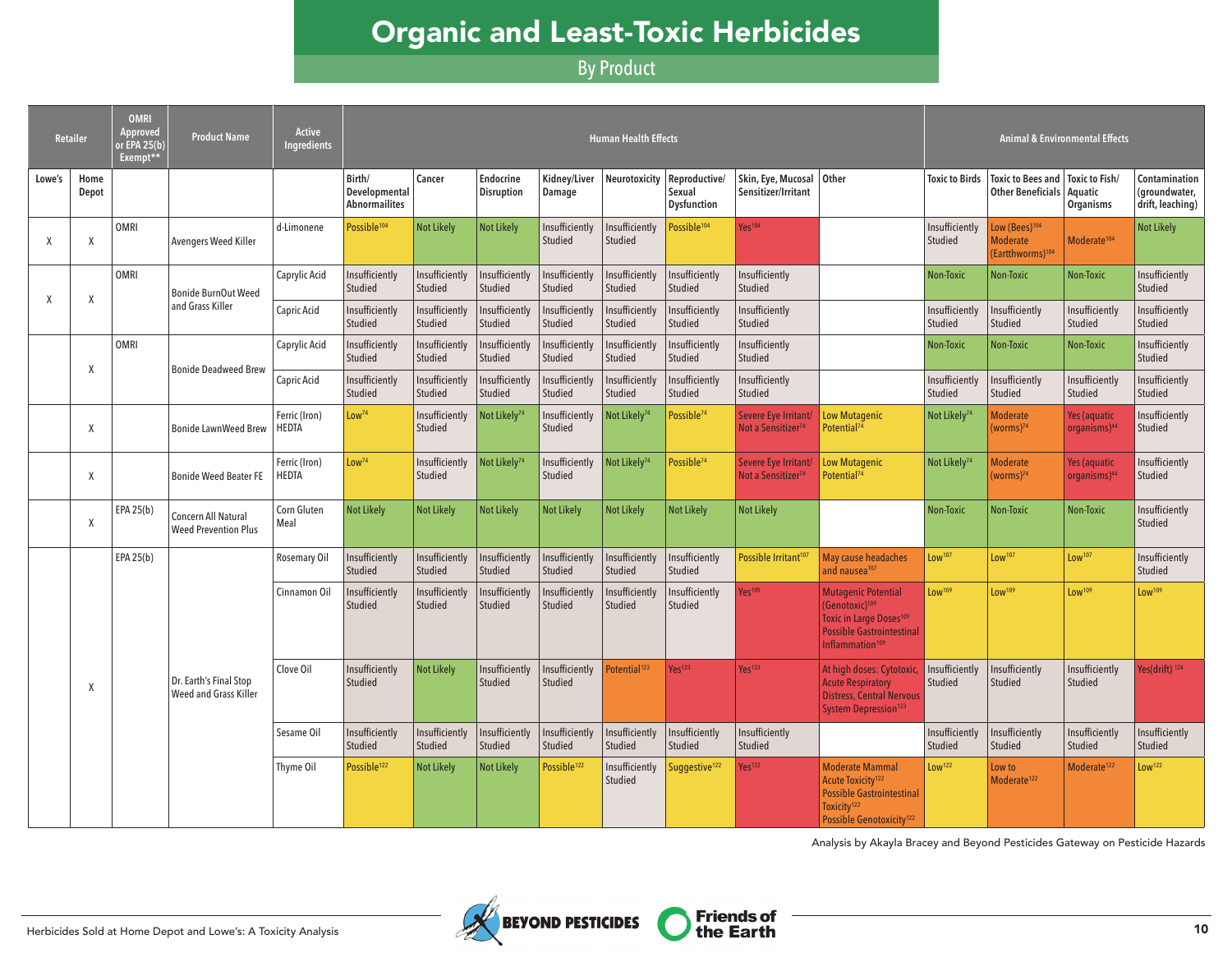| Χ | $\chi$ | EPA 25(b) | Earth's Ally Weed and<br>Grass Killer                                            | <b>Acetic Acid</b>                  | Possible <sup>105</sup>   | <b>Not Likely</b>         | Insufficiently<br>Studied | <b>Not Likely</b>                | Insufficiently<br>Studied | Possible <sup>105</sup>                   | Yes <sup>102</sup>                                              | <b>Ingestion may cause</b><br>severe corrosion<br>of the mouth and<br>gastrointestinal tract <sup>105</sup>                                                        | Insufficiently<br>Studied | Insufficiently<br>Studied | Moderate <sup>105</sup>   | Possible <sup>105</sup>   |
|---|--------|-----------|----------------------------------------------------------------------------------|-------------------------------------|---------------------------|---------------------------|---------------------------|----------------------------------|---------------------------|-------------------------------------------|-----------------------------------------------------------------|--------------------------------------------------------------------------------------------------------------------------------------------------------------------|---------------------------|---------------------------|---------------------------|---------------------------|
|   |        | EPA 25(b) |                                                                                  | Rosemary Oil                        | Insufficiently<br>Studied | Insufficiently<br>Studied | Insufficiently<br>Studied | Insufficiently<br>Studied        | Insufficiently<br>Studied | Insufficiently<br>Studied                 | Possible Irritant <sup>107</sup>                                | May cause headaches<br>and nausea <sup>107</sup>                                                                                                                   | Low <sup>107</sup>        | Low <sup>107</sup>        | Low <sup>107</sup>        | Insufficiently<br>Studied |
| X |        |           | <b>Ecologic Weed and Grass</b><br>Killer                                         | Cinnamon Oil                        | Insufficiently<br>Studied | Insufficiently<br>Studied | Insufficiently<br>Studied | Insufficiently<br>Studied        | Insufficiently<br>Studied | Insufficiently<br>Studied                 | Yes <sup>109</sup>                                              | <b>Mutagenic Potential</b><br>(Genotoxic) <sup>109</sup><br>Toxic in Large Doses <sup>109</sup><br><b>Possible Gastrointestinal</b><br>Inflammation <sup>109</sup> | Low <sup>109</sup>        | Low <sup>109</sup>        | Low <sup>109</sup>        | Low <sup>109</sup>        |
| X |        | EPA 25(b) | <b>Ecosmart Weed and</b>                                                         | Rosemary Oil                        | Insufficiently<br>Studied | Insufficiently<br>Studied | Insufficiently<br>Studied | Insufficiently<br><b>Studied</b> | Insufficiently<br>Studied | Insufficiently<br>Studied                 | Possible Irritant <sup>107</sup>                                | May cause headaches<br>and nausea <sup>107</sup>                                                                                                                   | Low <sup>107</sup>        | Low <sup>107</sup>        | Low <sup>107</sup>        | Insufficiently<br>Studied |
|   |        |           | Grass Killer                                                                     | Sodium Lauryl<br>Sulfate            | Insufficiently<br>Studied | <b>Not Likely</b>         | Insufficiently<br>Studied | Insufficiently<br>Studied        | Insufficiently<br>Studied | Insufficiently<br>Studied                 | Likelv <sup>108</sup>                                           |                                                                                                                                                                    | Insufficiently<br>Studied | Insufficiently<br>Studied | Insufficiently<br>Studied | Insufficiently<br>Studied |
|   | X      | OMRI      | Green Gobbler 20%<br>Vinegar Ready-to-Use<br>Weed and Grass Killer               | <b>Acetic Acid</b><br>(Vinegar)     | Possible <sup>105</sup>   | <b>Not Likely</b>         | Insufficiently<br>Studied | <b>Not Likely</b>                | Insufficiently<br>Studied | Possible <sup>105</sup>                   | Yes <sup>102</sup>                                              | <b>Ingestion may cause</b><br>severe corrosion<br>of the mouth and<br>gastrointestinal tract <sup>105</sup>                                                        | Insufficiently<br>Studied | Insufficiently<br>Studied | Moderate <sup>105</sup>   | Possible <sup>105</sup>   |
| X | X      | OMRI      | Green It Corn Gluten<br><b>Weed Preventer</b>                                    | Corn Gluten<br>Meal                 | <b>Not Likely</b>         | <b>Not Likely</b>         | <b>Not Likely</b>         | <b>Not Likely</b>                | <b>Not Likely</b>         | <b>Not Likely</b>                         | <b>Not Likely</b>                                               |                                                                                                                                                                    | Non-Toxic                 | Non-Toxic                 | Non-Toxic                 | Insufficiently<br>Studied |
|   | X      | OMRI      | Harris 20% Vinegar<br>Weed Killer                                                | <b>Acetic Acid</b><br>(Vinegar)     | Possible <sup>105</sup>   | <b>Not Likely</b>         | Insufficiently<br>Studied | <b>Not Likely</b>                | Insufficiently<br>Studied | Possible <sup>105</sup>                   | Yes <sup>102</sup>                                              | <b>Ingestion may cause</b><br>severe corrosion<br>of the mouth and<br>gastrointestinal tract <sup>105</sup>                                                        | Insufficiently<br>Studied | Insufficiently<br>Studied | Moderate <sup>105</sup>   | Possible <sup>105</sup>   |
|   | $\chi$ | EPA 25(b) | Natural Armour Weed<br>and Grass Killer                                          | Clove Oil                           | Insufficiently<br>Studied | <b>Not Likely</b>         | Insufficiently<br>Studied | Insufficiently<br>Studied        | Potential <sup>123</sup>  | Yes <sup>123</sup>                        | Yes <sup>123</sup>                                              | At high doses: Cytotoxic,<br><b>Acute Respiratory</b><br><b>Distress, Central Nervous</b><br>System Depression <sup>123</sup>                                      | Insufficiently<br>Studied | Insufficiently<br>Studied | Insufficiently<br>Studied | Yes(drift) <sup>124</sup> |
| Χ | $\chi$ | OMRI      | Ortho GroundClear<br>Weed & Grass Killer                                         | Ammonium<br>Nonanoate               | <b>Not Likely</b>         | <b>Not Likely</b>         | <b>Not Likely</b>         | <b>Not Likely</b>                | <b>Not Likely</b>         | <b>Not Likely</b>                         | Yes (Eye/ Skin<br>Irritant), Not a<br>Sensitizer <sup>110</sup> | <b>Possible Genotoxicity (at</b><br>high doses) <sup>110</sup>                                                                                                     | Low <sup>111</sup>        | Low <sup>111</sup>        | Yes <sup>111</sup>        | <b>Not Likely</b>         |
|   | Χ      |           | <b>Pulverize Non-Selective</b><br>Weed and Grass Killer                          | Ammoniated<br>Soap of Fatty<br>Acis | Insufficiently<br>Studied | <b>Not Likely</b>         | <b>Not Likely</b>         | Insufficiently<br><b>Studied</b> | <b>Not Likely</b>         | Possible (at<br>high doses) <sup>55</sup> | Mild <sup>55</sup>                                              | <b>Possible Mutagenicity</b><br>(at high doses) <sup>55</sup>                                                                                                      | Low <sup>93</sup>         | Moderate <sup>93</sup>    | Yes <sup>55</sup>         | <b>Not Likely</b>         |
|   | X      | EPA 25(b) | Safer Brand Weed<br>Prevention Plus Pre-<br><b>Emergent Herbicide</b><br>Control | Corn Gluten<br>Meal                 | <b>Not Likely</b>         | <b>Not Likely</b>         | <b>Not Likely</b>         | Not Likely                       | <b>Not Likely</b>         | <b>Not Likely</b>                         | <b>Not Likely</b>                                               |                                                                                                                                                                    | Non-Toxic                 | Insufficiently<br>Studied | Non-Toxic                 | Insufficiently<br>Studied |

\*\*Approved by the [Organic Materials Review Institute](https://www.omri.org/) for use in organic farming and gardening or classified by the EPA as 25(b) Exempt, ie.e. minimal risk to human health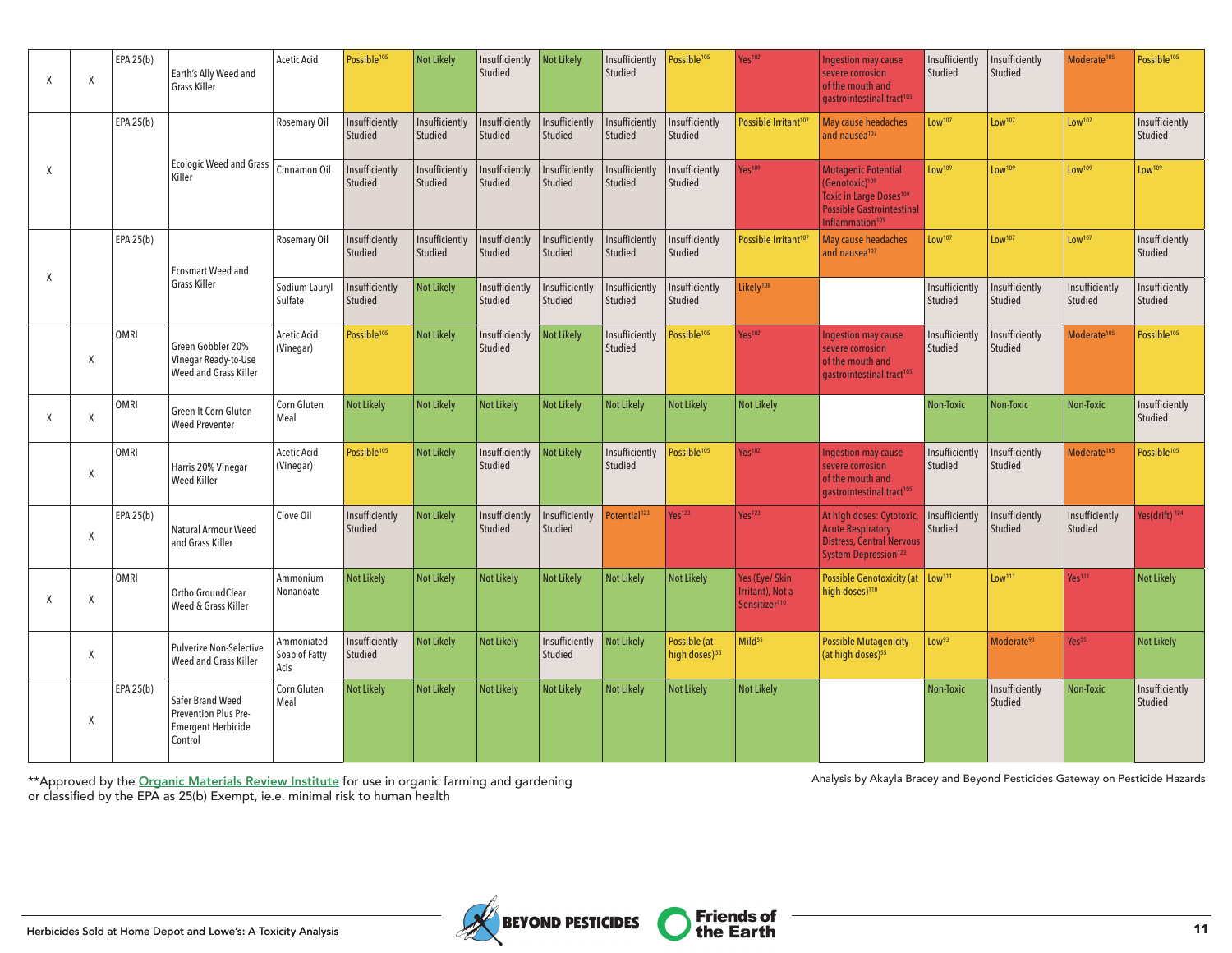# Organic and Least-Toxic Herbicides

By Active Ingredient

| <b>Active Ingredients</b>         |                                                 |                                  |                           |                           | <b>Human Health Effects</b> |                                               |                                                                 |                                                                                                                                                                |                           |                                                                              | <b>Animal &amp; Environmental Effects</b>  |                                                    |
|-----------------------------------|-------------------------------------------------|----------------------------------|---------------------------|---------------------------|-----------------------------|-----------------------------------------------|-----------------------------------------------------------------|----------------------------------------------------------------------------------------------------------------------------------------------------------------|---------------------------|------------------------------------------------------------------------------|--------------------------------------------|----------------------------------------------------|
|                                   | Birth/<br>Developmental<br><b>Abnormailites</b> | Cancer                           | Endocrine<br>Disruption   | Kidney/Liver<br>Damage    | Neurotoxicity               | Reproductive/<br>Sexual<br><b>Dysfunction</b> | Skin, Eye, Mucosal<br>Sensitizer/Irritant                       | Other                                                                                                                                                          | <b>Toxic to Birds</b>     | <b>Toxic to Bees and</b><br><b>Other Beneficials</b>                         | Toxic to Fish/<br><b>Aquatic Organisms</b> | Contamination<br>(groundwater,<br>drift, leaching) |
| Acetic Acid (Vinegar)             | Possible <sup>105</sup>                         | <b>Not Likely</b>                | Insufficiently<br>Studied | Not Likely                | Insufficiently<br>Studied   | Possible <sup>105</sup>                       | Yes <sup>102</sup>                                              | Ingestion may cause severe<br>corrosion of the mouth and<br>gastrointestinal tract <sup>105</sup>                                                              | Insufficiently<br>Studied | Insufficiently<br>Studied                                                    | Moderate <sup>105</sup>                    | Possible <sup>105</sup>                            |
| Ammoniated soap of<br>fatty acids | Insufficiently<br>Studied                       | Not Likely                       | <b>Not Likely</b>         | Insufficiently<br>Studied | <b>Not Likely</b>           | Possible (at high<br>$doses)$ <sup>55</sup>   | Mild <sup>55</sup>                                              | <b>Possible Mutagenicity (at high</b><br>doses) <sup>55</sup>                                                                                                  | Low <sup>93</sup>         | Moderate <sup>93</sup>                                                       | Yes <sup>55</sup>                          | <b>Not Likely</b>                                  |
| Ammonium Nonanoate                | <b>Not Likely</b>                               | <b>Not Likely</b>                | <b>Not Likely</b>         | <b>Not Likely</b>         | <b>Not Likely</b>           | <b>Not Likely</b>                             | Yes (Eye/ Skin<br>Irritant). Not a<br>Sensitizer <sup>110</sup> | <b>Possible Genotoxicity (at high</b><br>doses) <sup>110</sup>                                                                                                 | Low <sup>111</sup>        | Low <sup>111</sup>                                                           | Yes <sup>111</sup>                         | <b>Not Likely</b>                                  |
| Capric Acid                       | Insufficiently<br>Studied                       | Insufficiently<br>Studied        | Insufficiently<br>Studied | Insufficiently<br>Studied | Insufficiently<br>Studied   | Insufficiently<br>Studied                     | Insufficiently<br>Studied                                       |                                                                                                                                                                | Insufficiently<br>Studied | Insufficiently<br>Studied                                                    | Insufficiently<br>Studied                  | Insufficiently<br>Studied                          |
| Caprylic acid                     | Insufficiently<br>Studied                       | Insufficiently<br><b>Studied</b> | Insufficiently<br>Studied | Insufficiently<br>Studied | Insufficiently<br>Studied   | Insufficiently<br>Studied                     | Insufficiently<br>Studied                                       |                                                                                                                                                                | Non-Toxic                 | Non-Toxic                                                                    | Non-Toxic                                  | Insufficiently<br>Studied                          |
| Cinnamon Oil                      | Insufficiently<br>Studied                       | Insufficiently<br><b>Studied</b> | Insufficiently<br>Studied | Insufficiently<br>Studied | Insufficiently<br>Studied   | Insufficiently<br>Studied                     | <b>Yes</b> <sup>109</sup>                                       | Mutagenic Potential (Genotoxic) <sup>109</sup><br><b>Toxic in Large Doses<sup>109</sup></b><br><b>Possible Gastrointestinal</b><br>Inflammation <sup>109</sup> | Low <sup>109</sup>        | Low <sup>109</sup>                                                           | Low <sup>109</sup>                         | Low <sup>109</sup>                                 |
| Clove Oil                         | Insufficiently<br>Studied                       | <b>Not Likely</b>                | Insufficiently<br>Studied | Insufficiently<br>Studied | Potential <sup>123</sup>    | Yes <sup>123</sup>                            | Yes <sup>123</sup>                                              | At high doses: Cytotoxic, Acute<br><b>Respiratory Distress, Central</b><br>Nervous System Depression <sup>123</sup>                                            | Insufficiently<br>Studied | Insufficiently<br>Studied                                                    | Insufficiently<br>Studied                  | Yes(drift) 124                                     |
| Corn glueton Meal                 | <b>Not Likely</b>                               | <b>Not Likely</b>                | <b>Not Likely</b>         | <b>Not Likely</b>         | <b>Not Likely</b>           | <b>Not Likely</b>                             | <b>Not Likely</b>                                               |                                                                                                                                                                | Non-Toxic                 | Insufficiently<br>Studied                                                    | Non-Toxic                                  | Insufficiently<br>Studied                          |
| d-Limonene                        | Possible <sup>104</sup>                         | <b>Not Likely</b>                | <b>Not Likely</b>         | Insufficiently<br>Studied | Insufficiently<br>Studied   | Possible <sup>104</sup>                       | $Yes^{104}$                                                     |                                                                                                                                                                |                           | Low (Bees) <sup>104</sup><br><b>Moderate</b><br>(Eartthworms) <sup>104</sup> | Moderate <sup>104</sup>                    | <b>Not Likely</b>                                  |
| Pelargonic Acid                   | Insufficiently<br>Studied                       | Insufficiently<br>Studied        | Insufficiently<br>Studied | Insufficiently<br>Studied | Insufficiently<br>Studied   | Insufficiently<br>Studied                     | <b>Skin and Eye</b><br>Irritant <sup>106</sup>                  |                                                                                                                                                                | Insufficiently<br>Studied | Moderate <sup>106</sup>                                                      | <b>Moderate to</b><br>High <sup>103</sup>  | Insufficiently<br>Studied                          |
| <b>Rosemary Oil</b>               | Insufficiently<br>Studied                       | Insufficiently<br><b>Studied</b> | Insufficiently<br>Studied | Insufficiently<br>Studied | Insufficiently<br>Studied   | Insufficiently<br>Studied                     | Possible Irritant <sup>107</sup>                                | May cause headaches and<br>nausea <sup>107</sup>                                                                                                               | Low <sup>107</sup>        | Low <sup>107</sup>                                                           | Low <sup>107</sup>                         | Insufficiently<br>Studied                          |
| Sesame Oil                        | Insufficiently<br>Studied                       | Insufficiently<br><b>Studied</b> | Insufficiently<br>Studied | Insufficiently<br>Studied | Insufficiently<br>Studied   | Insufficiently<br>Studied                     | Insufficiently<br>Studied                                       |                                                                                                                                                                | Insufficiently<br>Studied | Insufficiently<br>Studied                                                    | Insufficiently<br>Studied                  | Insufficiently<br>Studied                          |
| Sodium Lauryl Sulfate             | Insufficiently<br>Studied                       | Not Likely                       | Insufficiently<br>Studied | Insufficiently<br>Studied | Insufficiently<br>Studied   | Insufficiently<br>Studied                     | Likely <sup>108</sup>                                           |                                                                                                                                                                | Insufficiently<br>Studied | Insufficiently<br>Studied                                                    | Insufficiently<br>Studied                  | Insufficiently<br>Studied                          |
| Thyme Oil                         | Possible <sup>122</sup>                         | Not Likely                       | <b>Not Likely</b>         | Possible <sup>122</sup>   | Insufficiently<br>Studied   | Suggestive <sup>122</sup>                     | Yes <sup>122</sup>                                              | <b>Moderate Mammal Acute</b><br>Toxicity <sup>122</sup><br>Possible Gastrointestinal Toxicity <sup>122</sup><br>Possible Genotoxicity <sup>122</sup>           | Low <sup>122</sup>        | Low to Moderate <sup>122</sup>                                               | Moderate <sup>122</sup>                    | Low <sup>122</sup>                                 |

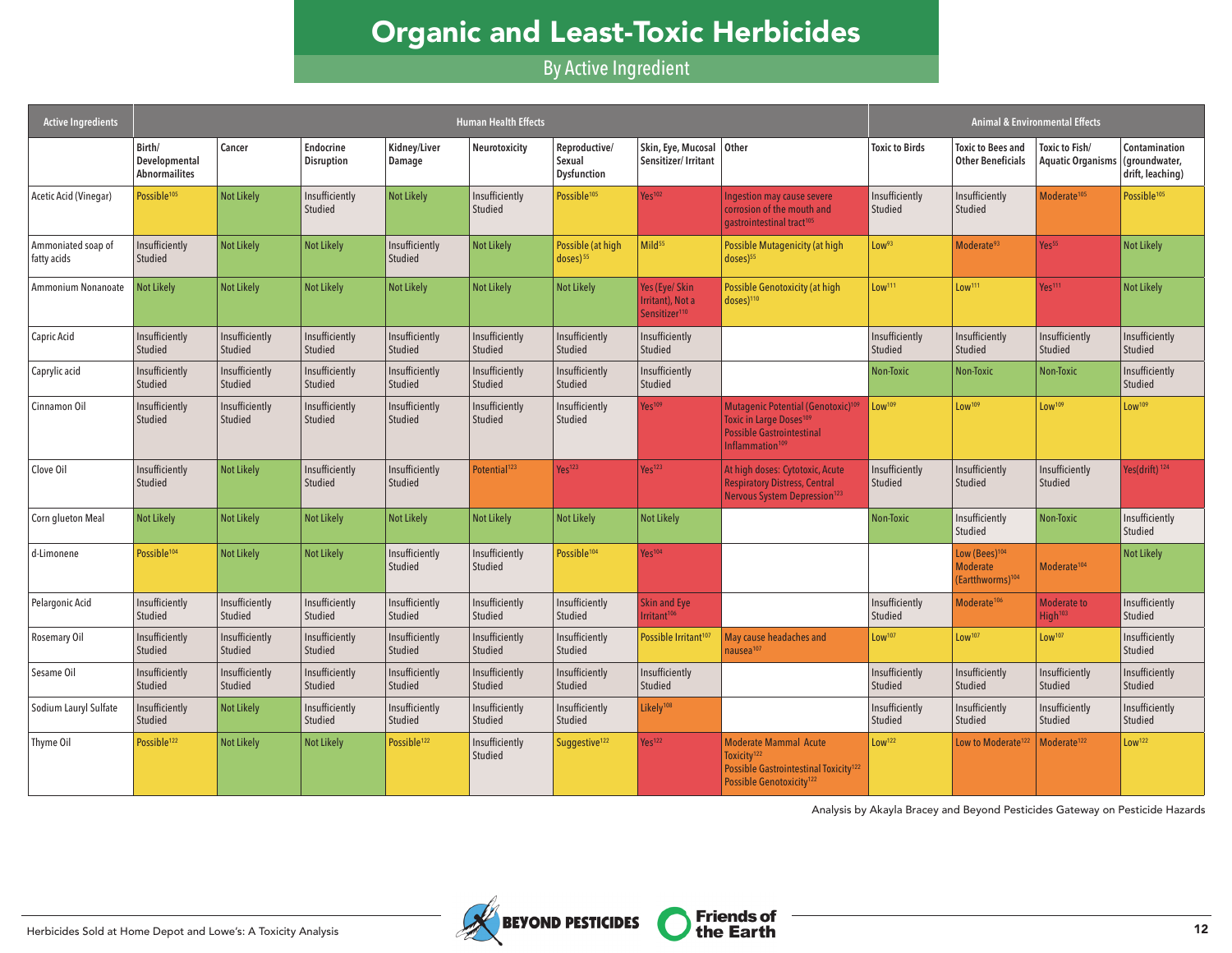#### Acknowledgements

This research was compiled and analysis written by Akayla Bracey, Science and Regulatory Manager, Beyond Pesticides and is based upon Beyond Pesticides' Pesticide Gateway, a comprehensive database of pesticide hazards; with input from Valeria Paredes, Friends of the Earth; and Kendra Klein, PhD, Friends of the Earth.

### Methods

Friends of the Earth identified products sold by each store by searching their online catalogues, searching for products online, and by visiting local stores in San Francisco and Los Angeles. We also gave each company a chance to review the lists and make corrections. Beyond Pesticides provided the toxicity analysis for each product and active ingredient based on the available science.



### About Beyond Pesticides

Beyond Pesticides is a national, grassroots, membership organization, which works with allies in protecting public health and the environment to lead the transition to a world free of toxic pesticides. The founders, who established Beyond Pesticides as a nonprofit membership organization in 1981, felt that without the existence of such an organized, national network, local, state, and national pesticide policy would become, under chemical industry pressure, increasingly unresponsive to public health and environmental concerns. Beyond Pesticides believes that people must have a voice in decisions that affect them directly, and decisions should not be made for us by chemical companies or by decisionmakers who either do not have all of the facts or refuse to consider them.



**Friends of** 

# About Friends of the Earth

Friends of the Earth United States, founded by David Brower in 1969, is the U.S. voice of the world's largest federation of grassroots environmental groups, with a presence in 75 countries. Friends of the Earth works to defend the environment and champion a more healthy and just world. We have provided crucial leadership in campaigns resulting in landmark environmental laws, precedent-setting legal victories and groundbreaking reforms of domestic and international regulatory, corporate and financial institution policies. Visit www.foe.org to learn more.

Any errors or omissions in this brief are the responsibility of Beyond Pesticides and Friends of the Earth U.S.

©Copyright April 2021 Beyond Pesticides and Friends of the Earth

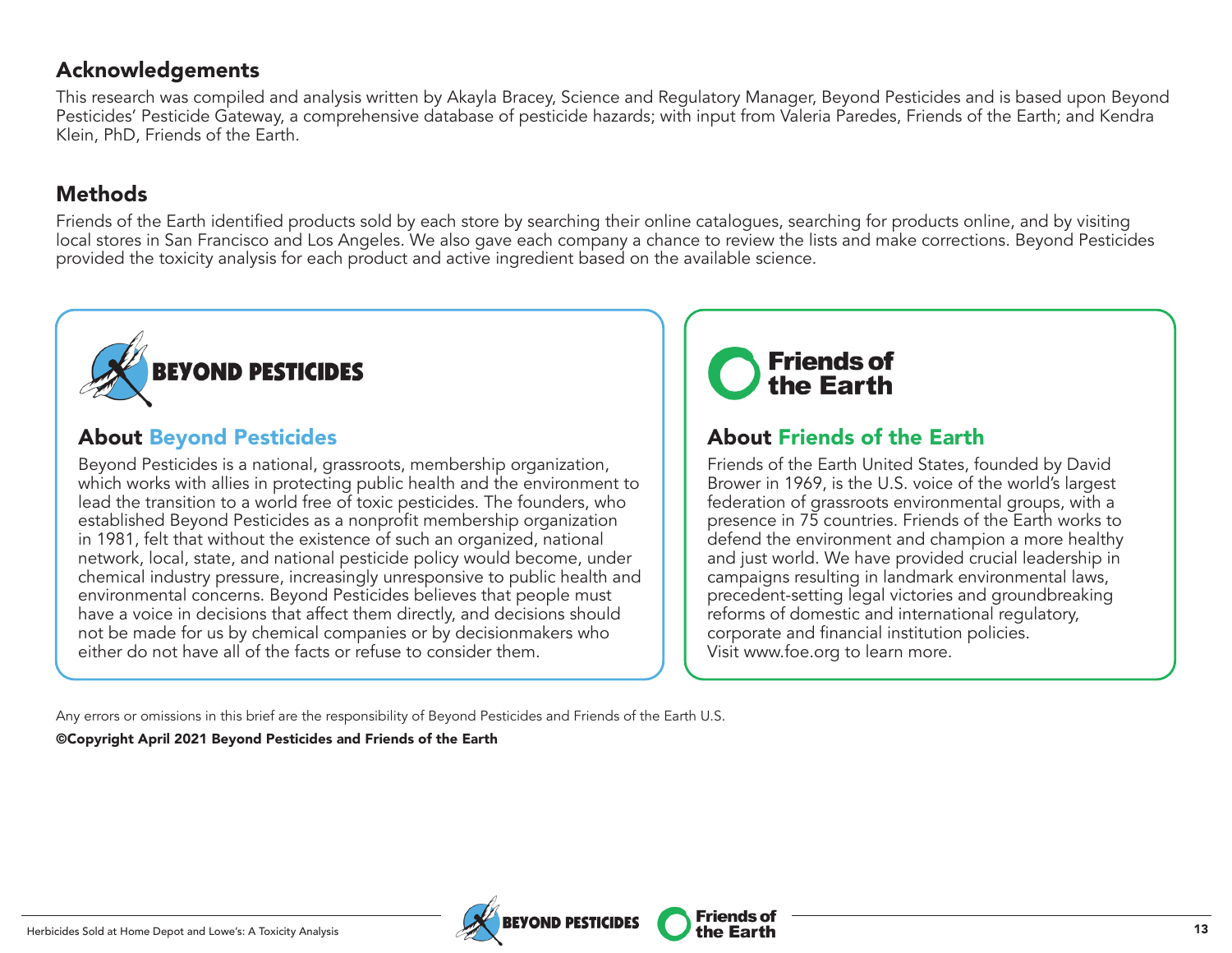## **Citations**

- [Northwest Coalition for Alternatives to Pesticides \(NCAP\). 2000. Pesticide Factsheets: Triclopyr](https://d3n8a8pro7vhmx.cloudfront.net/ncap/pages/26/attachments/original/1428423464/triclopyr.pdf?1428423464)
- [US EPA. 1998. Reregistration Eligibility Decision \(RED\): Triclopyr](https://archive.epa.gov/pesticides/reregistration/web/pdf/2710red.pdf)
- [US EPA, 2000. Table 1: Toxicity Data by Category for Chemicals Listed under EPCRA Section 313. Toxic Release Inventory \(TRI\) Program.](https://www.epa.gov/sites/production/files/documents/hazard_categories.pdf)
- [Extension Toxicology Network \(EXTOXNET\) Pesticide Information Profiles: 2,4-D](http://extoxnet.orst.edu/pips/24-D.htm)
- 5 Illinois EPA, Endocrine Disruptors Strategy, February 1997.
- [Northwest Coalition for Alternatives to Pesticides \(NCAP\). 2000. Pesticide Factsheets: 2,4-D](https://d3n8a8pro7vhmx.cloudfront.net/ncap/pages/26/attachments/original/1428423300/24d-factsheet.pdf?1428423300)
- [Beyond Pesticides ChemWatch Factsheets: 2,4-D](https://www.beyondpesticides.org/assets/media/documents/pesticides/factsheets/2-4-D.pdf)
- [US EPA. 2005. Reregistration Eligibility Decision \(RED\): 2,4-D](https://www3.epa.gov/pesticides/chem_search/reg_actions/reregistration/red_PC-030001_1-Jun-05.pdf)
- [Cantor, K.P. 1992. Pesticides and other agricultural risk factors for non-Hodgkin's lymphoma among men in Iowa and Minnesota. Cancer Res. 52:2447-2455.](https://cancerres.aacrjournals.org/content/canres/52/9/2447.full.pdf) [Lerro, C.C., Hofmann, J.N., Andreotti, G., Koutros, S., Parks, C.G., Blair, A., Albert, P.S., Lubin, J.H., Sandler, D.P. and Beane Freeman, L.E., 2020. Dicamba use and cancer incidence in the](https://doi.org/10.1093/ije/dyaa066)
- [Extension Toxicology Network \(EXTOXNET\) Pesticide Information Profiles: Dicamba](http://extoxnet.orst.edu/pips/dicamba.htm)
- [Northwest Coalition for Alternatives to Pesticides \(NCAP\). 2000. Pesticide Factsheets: Dicamba](https://d3n8a8pro7vhmx.cloudfront.net/ncap/pages/26/attachments/original/1428423357/dicamba.pdf?1428423357)
- [a. Briggs, S.A. 1992. Basic Guide to Pesticides: Their Characteristics and Hazards. Washington, DC: The Rachel Carson Council, 98.](https://www.cabdirect.org/cabdirect/abstract/19932334845)  [b. Mineau, P., A. Baril, B.T. Collins , J. Duffe, G. Joerman, R. Luttik. 2001. Reference values for comparing the acute toxicity of pesticides to birds. Reviews of Environmental Contamination and](http://web.archive.org/web/20081006213641/http:/www.abcbirds.org/abcprograms/policy/pesticides/aims/aims/toxicitytable.cfm)
- [a. US EPA. Reregistration Eligibility Decision \(RED\): Quinclorac](https://www.regulations.gov/search?filter=EPA-HQ-OPP-2007-1135) [b. National Library of Medicine. PubChem Hazardous Substances Database: Quinclorac](https://pubchem.ncbi.nlm.nih.gov/compound/Quinclorac)
- [US EPA. 2020. EPA weight-of-evidence category, "possible human carcinogen." Office of Pesticide Programs. List of Chemicals Evaluated for Carcinogenic Potential.](http://npic.orst.edu/chemicals_evaluated.pdf)
- [US EPA. Integrated Risk Information System Database: Isoxaben](https://iris.epa.gov/ChemicalLanding/&substance_nmbr=339)
- [US EPA. 2007. Reregistration Eligibility Decision \(RED\): Mecoprop](https://archive.epa.gov/pesticides/reregistration/web/pdf/mcpp_red.pdf)
- [Extension Toxicology Network \(EXTOXNET\) Pesticide Information Profiles: Mecoprop](http://extoxnet.orst.edu/pips/mecoprop.htm)
- [Northwest Coalition for Alternatives to Pesticides \(NCAP\). 2004. Pesticide Factsheets: Mecoprop](https://d3n8a8pro7vhmx.cloudfront.net/ncap/pages/26/attachments/original/1428423401/mecoprop_mcpp.pdf?1428423401)
- [US EPA. 1997. Office of Prevention, Pesticides and Toxic Substances, New Active Ingredients Factsheets: Sulfentrazone](http://web.archive.org/web/20120107220148/http:/www.epa.gov/opprd001/factsheets/sulfentrazone.pdf)
- [US EPA. 2005. Reregistration Eligibility Decision \(RED\): Imazaquin](https://archive.epa.gov/pesticides/reregistration/web/pdf/imazaquin_tred.pdf)
- 21 Rappazzo, K.M., Warren, J.L., Davalos, A.D., Meyer, R.E., Sanders, A.P., Brownstein, N.C. and Luben, T.J., 2019. Maternal residential exposure to specific agricultural pesticide active ingredients and
- [International Agency for Research on Cancer, World Health Organization \(IARC\) category, the agent \(mixture\) is possibly carcinogenic to humans. November 2, 2018.](https://monographs.iarc.who.int/agents-classified-by-the-iarc/) [Northwest Coalition for Alternatives to Pesticides \(NCAP\). 2000. Pesticide Factsheets: Glyphosate](https://d3n8a8pro7vhmx.cloudfront.net/ncap/pages/26/attachments/original/1519084542/GlyphosateFactsheet.pdf?1519084542) [Zhang, L., Rana, I., Shaffer, R.M., Taioli, E. and Sheppard, L., 2019. Exposure to glyphosate-based herbicides and risk for non-Hodgkin lymphoma: a meta-analysis and supporting](https://www.sciencedirect.com/science/article/pii/S1383574218300887)
- [Beyond Pesticides ChemWatch Factsheets: Glyphosate](https://www.beyondpesticides.org/assets/media/documents/pesticides/factsheets/bp-fact-glyosphate.082017.pdf)
- 24 Neto da Silva, K., Garbin Cappellaro, L., Ueda, C.N., Rodrigues, L., Pertile Remor, A., Martins, R.D.P., Latini, A. and Glaser, V., 2020. Glyphosate-based herbicide impairs energy metabolism and
- [a. US EPA. 1994. Reregistration Eligibility Decision \(RED\): Glyphosate](https://archive.epa.gov/pesticides/reregistration/web/pdf/glyphosate.pdf) [b. Frazier, L. and M.L. Hage. 2001. Reproductive Hazards of the Workplace. Europe: Wiley. Table 10: Partial List of Reproductive Toxins.](https://web.archive.org/web/20100624221623/http:/www.biosci.osu.edu/safety/CHP/Tables2001/Table10-11-00.pdf)
- [Extension Toxicology Network \(EXTOXNET\) Pesticide Information Profiles: Glyphosate](http://extoxnet.orst.edu/pips/glyphosa.htm)
- 27 Hussain R, Ali F, Rafique A, Ghaffar A, Jabeen G, Rafay M, Liaqat S, Khan I, Malik R, Khan MK, Niaz M, Akram K and Masood A, 2019. Exposure to sub-acute concentrations of glyphosate induce
- 28 Ledoux, M.L., Hettiarachchy, N., Yu, X., Howard, L. and Lee, S.O., 2019. Penetration of glyphosate into the food supply and the incidental impact on the honey supply and bees. Food Control, [Zgurzynski, M.I. and Lushington, G.H., 2019. Glyphosate Impact on Apis mellifera Navigation: A Combined Behavioral and Cheminformatics Study.](https://www.ecronicon.com/ecpt/pdf/ECPT-07-00336.pdf) EC Pharmacology and Toxicology, 7, pp.806-824.
- [US EPA. 2006. Reregistration Eligibility Decision \(RED\): ADBAC](https://archive.epa.gov/pesticides/reregistration/web/pdf/adbac_red.pdf)
- [Fluoride Action Alert Pesticide Project Factsheets: Dithiopyr](http://www.fluoridealert.org/wp-content/pesticides/dithiopyr-page.htm)

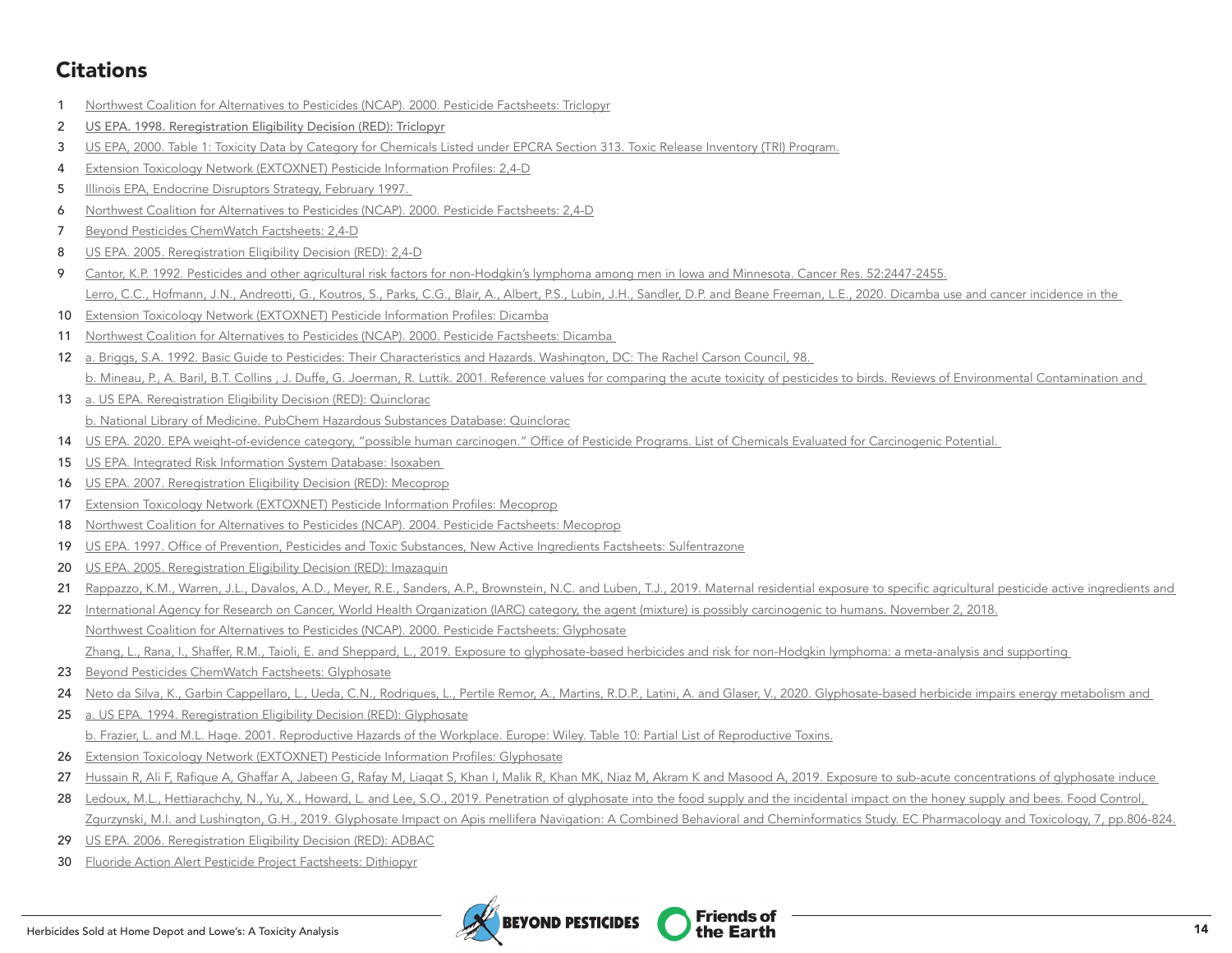- [Pesticide Action Network \(PAN\) Pesticide Database: Dithiopyr](https://www.pesticideinfo.org/chemical/PRI2874/)
- [US EPA. 2006. Reregistration Eligibility Decision \(RED\): Imazapyr](https://archive.epa.gov/pesticides/reregistration/web/pdf/imazapyr_red.pdf)
- [Pesticide Action Network \(PAN\) Pesticide Database: Imazapyr](https://www.pesticideinfo.org/chemical/PRI3623)
- [US EPA. 1995. Reregistration Eligibility Decision \(RED\): Diquat Dibromide](https://archive.epa.gov/pesticides/reregistration/web/pdf/0288.pdf)
- 35 New Jersey Department of Health and Senior Services, Right to Know Hazardous Substances Fact Sheets: Diquat Dibromide
- [Extension Toxicology Network \(EXTOXNET\) Pesticide Information Profiles: Diquat Dibromide](http://extoxnet.orst.edu/pips/diquatdi.htm)
- 37 US EPA. 2005. Reregistration Eligibility Decision (RED): Fluazifop-P-butyl
- [US EPA. 2002. Reregistration Eligibility Decision \(RED\): Oxyfluorfen](https://archive.epa.gov/pesticides/reregistration/web/pdf/oxyfluorfen_red.pdf)
- [Extension Toxicology Network \(EXTOXNET\) Pesticide Information Profiles: Oxyfluofren](http://extoxnet.orst.edu/pips/oxyfluor.htm)
- [US EPA. 2007. Reregistration Eligibility Decision \(RED\): Dichlorprop-p](https://archive.epa.gov/pesticides/reregistration/web/pdf/24dp_red.pdf)
- [US EPA. 1994. Reregistration Eligibility Decision \(RED\): Maleic hydrazide](https://archive.epa.gov/pesticides/reregistration/web/pdf/0381.pdf)
- [Pesticide Action Network \(PAN\) Pesticide Database: Maleic hydrazide](https://www.pesticideinfo.org/chemical/PRI3938)
- [US EPA. 2010. Reregistration Eligibility Decision \(RED\): Prodamine](https://www.beyondpesticides.org/assets/media/documents/documents/Prodiamine%20Summary%20Document%202010.pdf)
- [US EPA. 2009. Office of Pesticide Programs. BIOPESTICIDES REGISTRATION ACTION DOCUMENT: Iron Hedta](https://www3.epa.gov/pesticides/chem_search/reg_actions/registration/decision_PC-034702_17-Sep-09.pdf)
- [Kang, D., Park, S.K., Beane-Freeman, L., Lynch, C.F., Knott, C.E., Sandler, D.P., Hoppin, J.A., Dosemeci, M., Coble, J., Lubin, J. and Blair, A., 2008. Cancer incidence among pesticide applicators](https://www.sciencedirect.com/science/article/pii/S0013935108000236)  [Saghir, S.A., Charles, G.D., Bartels, M.J., Kan, L.H., Dryzga, M.D., Brzak, K.A. and Clark, A.J., 2008. Mechanism of trifluralin-induced thyroid tumors in rats.](https://www.sciencedirect.com/science/article/pii/S0378427408001732) Toxicology letters, 180(1), pp.38-45. [Kılıç, Z.S., Aydın, S., Bucurgat, Ü.Ü. and Başaran, N., 2018. In vitro genotoxicity assessment of dinitroaniline herbicides pendimethalin and trifluralin.](https://www.sciencedirect.com/science/article/pii/S0278691518300346) Food and chemical toxicology, 113, pp.90-98. European Food Safety Authority: [Conclusion regarding the peer review of the pesticide risk assessment of the active substance trifluralin. EFSA Scientific Report \(2005\) 28, 1-77.](http://www.fluoridealert.org/wp-content/pesticides/trifluralin.eu.long.2005.pdf)
- [European Commission. Endocrine Disruptors: Study on Gathering Information on 435 Substances with Insufficient Data. Final Report. EU DG Environment: B4-3040/2001/325850/MAR/C2. BKH](https://ec.europa.eu/environment/chemicals/endocrine/pdf/bkh_report.pdf)
- [Extension Toxicology Network \(EXTOXNET\) Pesticide Information Profiles: Trifluralin](http://extoxnet.orst.edu/pips/triflura.htm)
- [US EPA. 1996. Reregistration Eligibility Decision \(RED\): Trifluralin](https://archive.epa.gov/pesticides/reregistration/web/pdf/0179.pdf)
- 49 Knudsen, T.B., Martin, M.T., Kavlock, R.J., Judson, R.S., Dix, D.J. and Singh, A.V., 2009. Profiling the activity of environmental chemicals in prenatal developmental toxicity studies using the US EPA's
- [Stoker, T.E. and Kavlock, R.J., 2010. Pesticides as endocrine-disrupting chemicals. In Hayes' Handbook of Pesticide Toxicology \(pp. 551-569\). Academic Press.](https://www.sciencedirect.com/science/article/pii/B9780123743671000185?via%3Dihub)
- 51 Colborn, T., D. Dumanoski, and J.P. Myers, 1996. Our Stolen Future: Are We Threatening Our Fertility, Intelligence, and Survival? New York: Dutton.
- [US EPA. 1997. Reregistration Eligibility Decision \(RED\): Pendimethalin](https://archive.epa.gov/pesticides/reregistration/web/pdf/0187red.pdf)
- [National Library of Medicine. PubChem Hazardous Substances Database: Pendimethalin](https://pubchem.ncbi.nlm.nih.gov/compound/38479)
- 54 Herrero-Hernández, E., Simón-Egea, A.B., Sánchez-Martín, M.J., Rodríguez-Cruz, M.S. and Andrades, M.S., 2020. Monitoring and environmental risk assessment of pesticide residues and some of
- [US EPA. 1992. Reregistration Eligibility Decision \(RED\): Soap Salts](https://www3.epa.gov/pesticides/chem_search/reg_actions/reregistration/fs_G-76_1-Sep-92.pdf)
- McDonald, V.A., 2017. [Evaluating Immunotoxicity of Quaternary Ammonium Compounds](https://vtechworks.lib.vt.edu/handle/10919/79723) (Doctoral dissertation, Virginia Tech).
- [Hrubec, T.C., Melin, V.E., Shea, C.S., Ferguson, E.E., Garofola, C., Repine, C.M., Chapman, T.W., Patel, H.R., Razvi, R.M., Sugrue, J.E. and Potineni, H., 2017. Ambient and dosed exposure to](https://onlinelibrary.wiley.com/doi/full/10.1002/bdr2.1064)
- [a. Melin, V.E., Potineni, H., Hunt, P., Griswold, J., Siems, B., Werre, S.R. and Hrubec, T.C., 2014. Exposure to common quaternary ammonium disinfectants decreases fertility in mice.](https://www.sciencedirect.com/science/article/pii/S0890623814001920) Reproductive [b. Melin, V.E., Melin, T.E., Dessify, B.J., Nguyen, C.T., Shea, C.S. and Hrubec, T.C., 2016. Quaternary ammonium disinfectants cause subfertility in mice by targeting both male and female](https://www.sciencedirect.com/science/article/pii/S0890623815300319)  [c. Melin, V.E. and Hrubec, T.C., 2015. Disinfectant Compounds ADBAC+ DDAC Exhibit Concentration and Temporally Dependent Reproductive Toxicity In-vitro and In-vivo.](https://vtechworks.lib.vt.edu/bitstream/handle/10919/74337/Melin_VE_D_2015.pdf?isAllowed=y&sequence=1) EFFECTS OF
- Herron, J.M., 2019. [The Effects of Benzalkonium Chloride Disinfectants on Lipid Homeostasis and Neurodevelopment](https://digital.lib.washington.edu/researchworks/handle/1773/45182) (Doctoral dissertation).
- 60 Schmidt, L., Müller, J. and Göen, T., 2013. Simultaneous monitoring of seven phenolic metabolites of endocrine disrupting compounds (EDC) in human urine using gas chromatography with
- 61 Registration Review Preliminary Problem Formulation for Environmental Fate, Ecological Risk, Endangered Species, and Human Health Drinking Water Exposure Assessments for Triclopyr, Triclopyr, Triclopyr
- 62 Luz, A., DeLeo, P., Pechacek, N. and Freemantle, M., 2020. Human health hazard assessment of quaternary ammonium compounds: Didecyl dimethyl ammonium chloride and alkyl (C12–C16)
- [Egan, J.F., Barlow, K.M. and Mortensen, D.A., 2014. A meta-analysis on the effects of 2, 4-D and dicamba drift on soybean and cotton.](https://bioone.org/journals/weed-science/volume-62/issue-1/WS-D-13-00025.1/A-Meta-Analysis-on-the-Effects-of-24-D-and/10.1614/WS-D-13-00025.1.short) Weed Science, 62(1), pp.193-206.
- [Beyond Pesticides ChemWatch Factsheets: Dicamba](https://www.beyondpesticides.org/assets/media/documents/pesticides/factsheets/Dicamba.pdf)

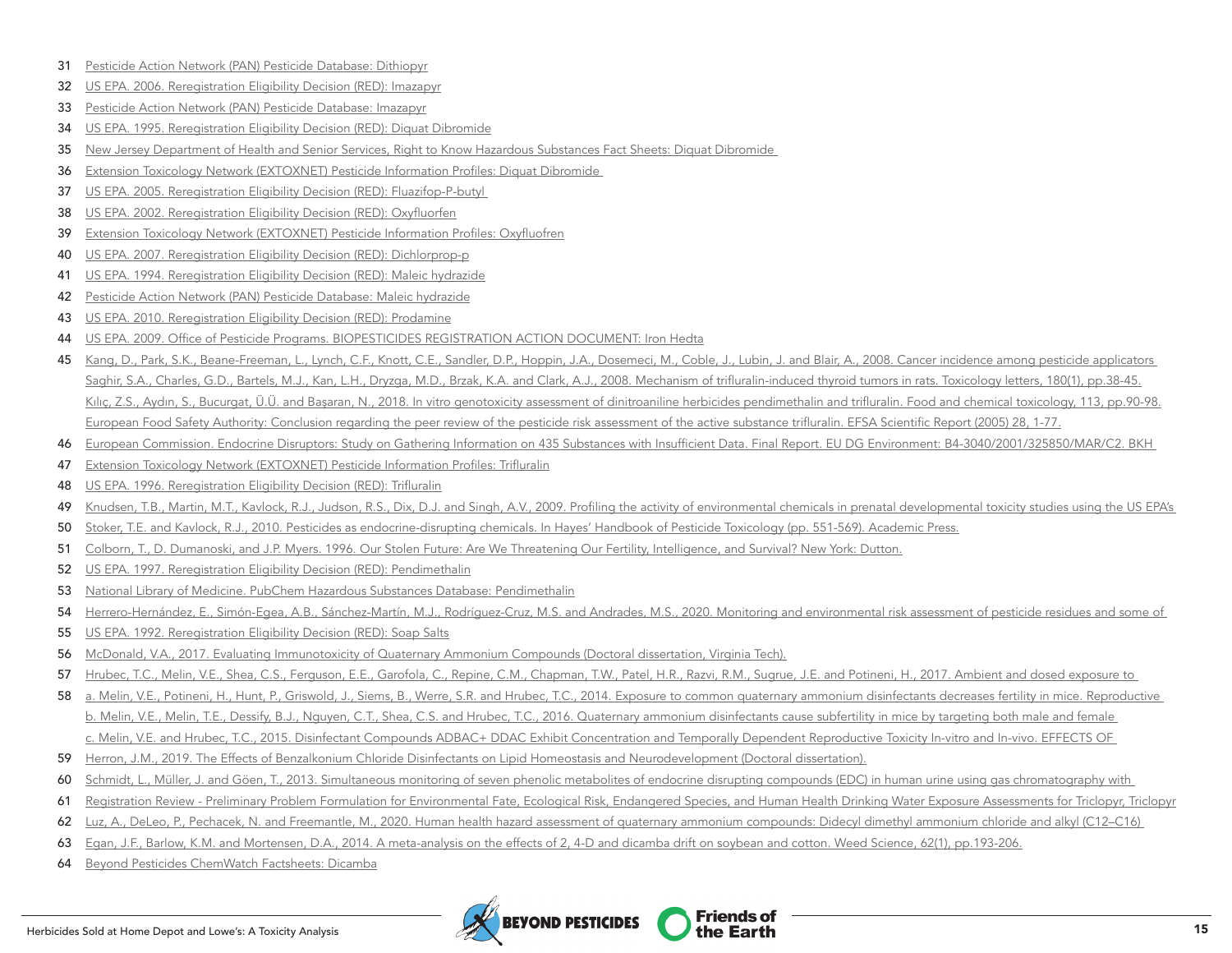- 65 Zhu, L., Li, W., Zha, J. and Wang, Z., 2015. Dicamba affects sex steroid hormone level and mRNA expression of related genes in adult rare minnow (Gobiocypris rarus) at environmentally relevant [Cocco, P., 2002. On the rumors about the silent spring: review of the scientific evidence linking occupational and environmental pesticide exposure to endocrine disruption health effects.](https://www.scielosp.org/article/csp/2002.v18n2/379-402/) Cadernos
- [Freydier, L. and Lundgren, J.G., 2016. Unintended effects of the herbicides 2, 4-D and dicamba on lady beetles.](https://link.springer.com/article/10.1007/s10646-016-1680-4) Ecotoxicology, 25(6), pp.1270-1277.

[Bohnenblust, E.W., Vaudo, A.D., Egan, J.F., Mortensen, D.A. and Tooker, J.F., 2016. Effects of the herbicide dicamba on nontarget plants and pollinator visitation.](https://setac.onlinelibrary.wiley.com/doi/abs/10.1002/etc.3169) Environmental Toxicology and

- [Dornelles, M.F. and Oliveira, G.T., 2016. Toxicity of atrazine, glyphosate, and quinclorac in bullfrog tadpoles exposed to concentrations below legal limits.](https://link.springer.com/content/pdf/10.1007/s11356-015-5388-4.pdf) Environmental Science and Pollution
- [The Pesticide Management Education Program at Cornell University. Pesticide Active Ingredient Information: Isoxaben.](https://web.archive.org/web/20180615082133/http:/pmep.cce.cornell.edu/profiles/herb-growthreg/fatty-alcohol-monuron/isoxaben/gall-snap.html)
- [US EPA, Office of Prevention, Pesticides and Toxic Substances, Reregistration Eligibility Decisions \(REDs\), Interim REDS \(iREDs\) and RED Factsheets: Isoxaben](https://iaspub.epa.gov/apex/pesticides/f?p=CHEMICALSEARCH:31::::1,3,31,7,12,25:P3_XCHEMICAL_ID:2644)
- [Assessment, A.T.R., ACUTE TOXICITY HAZARD-ECOTOXICITY.](https://www.co.thurston.wa.us/health/ehipm/pdf_terr/terrestrial%20actives/isoxaben.pdf) Hand, 1, p.64.
- [Pesticide Action Network \(PAN\) Pesticide Database: Mecoprop-P](https://www.pesticideinfo.org/chemical/PRI4011)
- [University of California Statewide Integrated Pest Management Program. Pesticide Information: Dithiopyr.](http://ipm.ucanr.edu/TOOLS/PNAI/pnaishow.php?id=32)
- [Consumer Product Safety. 2013. Pesticide Truths: Dithiopyr.](http://pesticidetruths.com/wp-content/uploads/2013/06/Health-Canada-dithyopyr-2009-09-11-Re-Evaluation-Decision-RVD2009-15.pdf)
- [Thurston County Health Department: Sodium Ferric HEDTA](https://www.co.thurston.wa.us/health/ehipm/pdf_insect/insecticide%20actives/sodium-ferric-EDTA.pdf)
- [Haldane, S.L. and Davis, R.M., 2009. Acute toxicity in five dogs after ingestion of a commercial snail and slug bait containing iron EDTA.](https://onlinelibrary.wiley.com/doi/abs/10.1111/j.1751-0813.2009.00451.x) Australian veterinary journal, 87(7), pp.284-286.
- [Federal Register. 2011. Sulfentrazone; Pesticide Tolerances.](https://www.federalregister.gov/documents/2011/02/02/2011-1898/sulfentrazone-pesticide-tolerances)
- [Bianchi, J., Fernandes, T.C.C. and Marin-Morales, M.A., 2016. Induction of mitotic and chromosomal abnormalities on Allium cepa cells by pesticides imidacloprid and sulfentrazone and the mixture](https://www.sciencedirect.com/science/article/abs/pii/S0045653515301089)  [Silveira, M.A.D., Ribeiro, D.L., de Castro Marcondes, J.P. and d'Arce, L.P.G., 2016. Sulfentrazone and flumetsulam herbicides caused DNA damage and instability in Allium cepa test.](https://www.researchgate.net/profile/Maruhen-Silveira/publication/320195660_Sulfentrazone_and_Flumetsulam_herbicides_caused_DNA_damage_and_Instability_in_Allium_cepa_test/links/59d457b2aca2721f436cefce/Sulfentrazone-and-Flumetsulam-herbicides-caused-DNA-damage-and-Instability-in-Allium-cepa-test.pdf) International
- [University of Hertfordshire. 2021. PPDB: Pesticide Properties DataBase Sulfentrazone \(Ref: FMC 97285\)](https://sitem.herts.ac.uk/aeru/ppdb/en/Reports/601.htm)
- [University of Hertfordshire. 2021. PPDB: Pesticide Properties DataBase Quinclorac \(Ref: BAS 514H\)](https://sitem.herts.ac.uk/aeru/ppdb/en/Reports/577.htm)
- [University of Hertfordshire. 2021. PPDB: Pesticide Properties DataBase Imazaquin \(Ref: BAS 725H\)](https://sitem.herts.ac.uk/aeru/ppdb/en/Reports/394.htm)
- 81 Boulanger, M., Tual, S., Lemarchand, C., Guizard, A.V., Velten, M., Marcotullio, E., Baldi, I., Clin, B. and Lebailly, P., 2017. Agricultural exposure and risk of bladder cancer in the AGRIculture and [Koutros, S., Silverman, D.T., Alavanja, M.C., Andreotti, G., Lerro, C.C., Heltshe, S., Lynch, C.F., Sandler, D.P., Blair, A. and Beane Freeman, L.E., 2016. Occupational exposure to pesticides and](https://academic.oup.com/ije/article/45/3/792/2572586?login=true)  [Pluth, T.B., Zanini, L.A.G. and Battisti, I.D.E., 2019. Pesticide exposure and cancer: an integrative literature review.](https://www.scielosp.org/article/sdeb/2019.v43n122/906-924/en/) Saúde em Debate, 43, pp.906-924.
- 82 Technical Department, Cyamamid (Japan) Ltd. 1999. Summary of Toxicity Studies on Imazaquin and it's Ammonium Salt. [U.S. Environmental Protection Agency. Chemical Assessment Summary. National Center for Environmental Assessment: Imazaquin.](https://iris.epa.gov/static/pdfs/0062_summary.pdf)
- [University of Hertfordshire. 2021. PPDB: Pesticide Properties DataBase Dichlorprop-P \(Ref: BAS 044H\)](https://sitem.herts.ac.uk/aeru/ppdb/en/Reports/219.htm)
- 84 Patel, D., Gyldenkærne, S., Jones, R.R., Becker, T., Olsen, S., Granström, C., Stayner, L.T. and Ward, M.H., 2018, September. Residential Proximity to Agricultural Herbicides during Pregnancy and [International Agency for Research on Cancer \(IARC\), 1987. CHLOROPHENOXY HERBICIDES.](http://www.inchem.org/documents/iarc/suppl7/chlorophenoxyherbicides.html)
- [Chemurgic Agricultural Chemicals, Inc. Product Label: Course Granular Ferrous sulfate monohydrate.](http://[s4l0];/)
- [New Jersey Department of Health. Hazardous Substances FactSheet: Ferrous Sulfate.](https://nj.gov/health/eoh/rtkweb/documents/fs/0931.pdf)
- [US EPA. 2008. Summary Document for Iron salts.](https://www.regulations.gov/search?filter=EPA-HQ-OPP-2008-0626-0003)
- [U.S. Geological Survey, Pesticides in the Nation's Streams and Ground Water, 1992-2001.](https://water.usgs.gov/nawqa/pnsp/pubs/circ1291/appendix7/)
- [University of Hertfordshire. 2021. PPDB: Pesticide Properties DataBase Trifluralin \(Ref: EL 152\)](https://sitem.herts.ac.uk/aeru/ppdb/en/Reports/667.htm)
- [New-Aaron, M., Rhoades, M., Meza, J.L. and Wallman, J., 2017. An analysis of correlation between agrichemical contaminated wells and birth defects in Nebraska.](https://digitalcommons.unmc.edu/coph_pres/4/)
- [Rendón-von Osten, J. and Dzul-Caamal, R., 2017. Glyphosate residues in groundwater, drinking water and urine of subsistence farmers from intensive agriculture localities: a survey in Hopelchén,](https://www.mdpi.com/1660-4601/14/6/595/htm)
- [University of Hertfordshire. 2021. PPDB: Pesticide Properties DataBase Maleic hydrazide](https://sitem.herts.ac.uk/aeru/ppdb/en/Reports/422.htm)
- 93 University of Hertfordshire. 2021. PPDB: Pesticide Properties DataBase Fatty Acids
- [University of Hertfordshire. 2021. PPDB: Pesticide Properties DataBase Prodiamine \(Ref: SAN 745H\)](https://sitem.herts.ac.uk/aeru/ppdb/en/Reports/1202.htm)
- [University of Hertfordshire. 2021. PPDB: Pesticide Properties DataBase Imazapyr](https://sitem.herts.ac.uk/aeru/ppdb/en/Reports/393.htm)
- [Beyond Pesticides. 1996. JOURNAL OF PESTICIDE REFORM: Imazapyr FactSheet](http://www.eastbaypesticidealert.org/imazapyr.pdf)